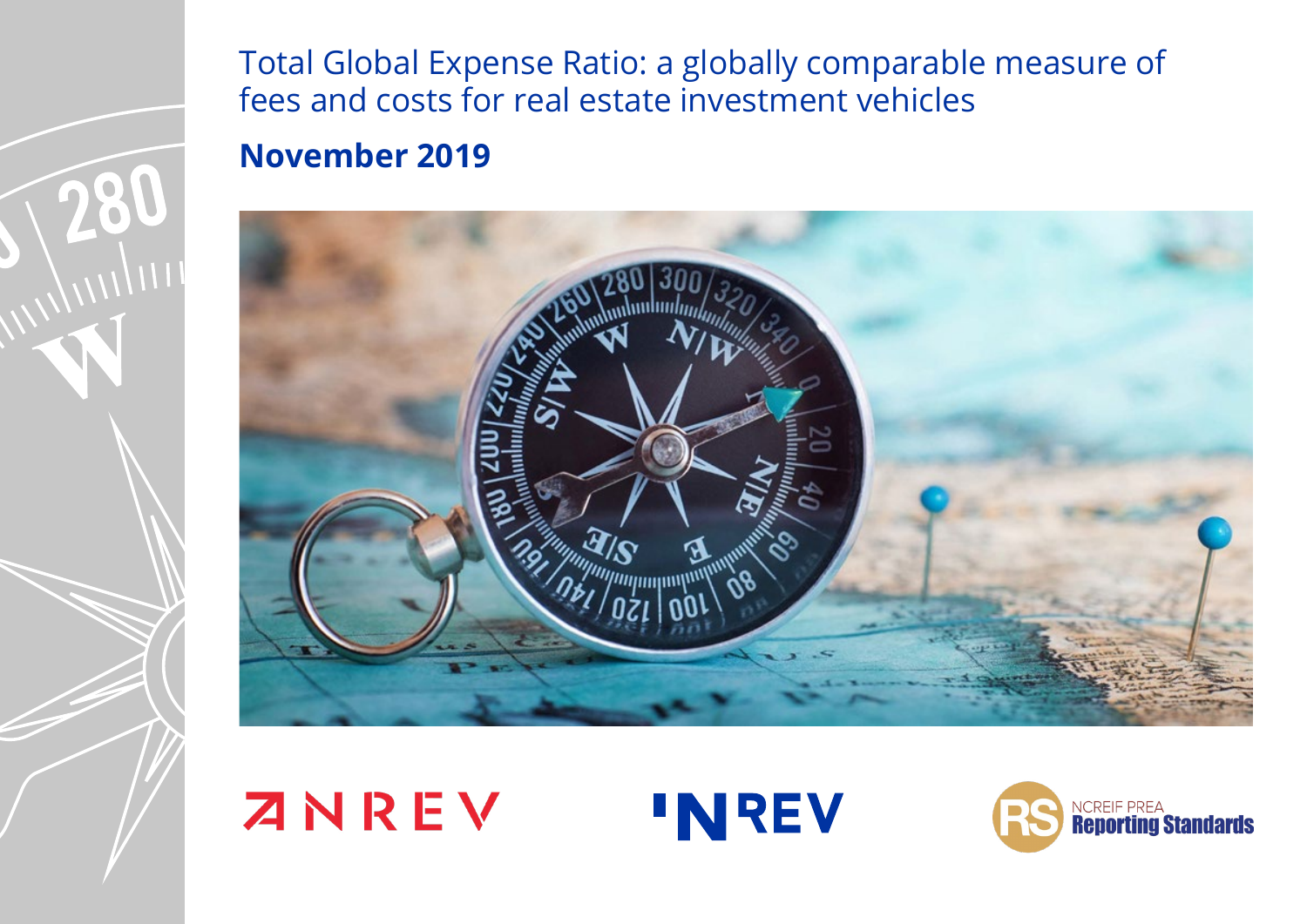



INREV is the European Association for Investors in Non-listed Real Estate Vehicles [www.inrev.org](http://www.inrev.org)

ANREV is the Asian association for Investors in Non-listed Real Estate Vehicles.

[www.anrev.org](http://www.anrev.org)

NCREIF is National Council of Real Estate Investment Fiduciaries in the US.

[ww.ncreif.org](http://ww.ncreif.org)

PREA is the Pension Real Estate Association in the US. [www.prea.org](http://www.prea.org)

This document, including but not limited to text, content, graphics and photographs, is protected by copyrights. You agree to abide by all applicable copyright and other laws as well as any additional copyright notices or restrictions contained in this document and to notify INREV, ANREV, NCREIF or PREA in writing promptly upon becoming aware of any unauthorised access or use of this document by any individual or entity or of any claim that this document infringes upon any copyright, trademark or other contractual, statutory or common law rights and you agree to cooperate to remedy any infringement upon any copyright, trademark or other contractual, statutory or common law rights.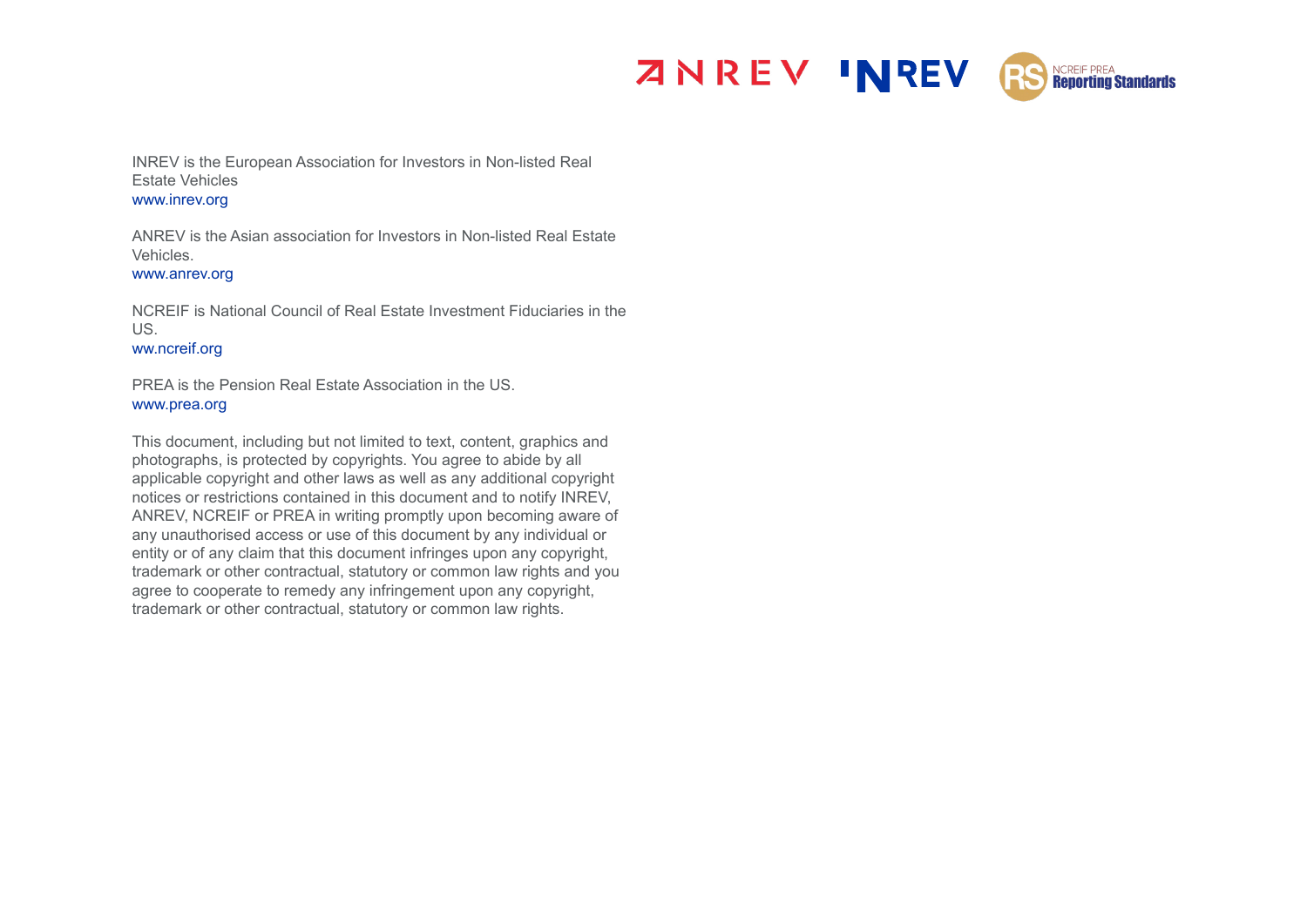# **Contents**

| <b>Executive summary</b>                                                                                                                                                                                 | 4                                      |
|----------------------------------------------------------------------------------------------------------------------------------------------------------------------------------------------------------|----------------------------------------|
| <b>Background and introduction</b><br>Cross-border capital flows<br>Process, Implementation and effective date                                                                                           | 5<br>5<br>5                            |
| <b>Principles</b>                                                                                                                                                                                        | $\overline{7}$                         |
| <b>Calculation of TGER</b><br>Fees and costs categorisation<br><b>TGER</b> calculation and requirements<br><b>TGER</b> components                                                                        | 8<br>8<br>9<br>11                      |
| <b>Treatment and allocation of components of TGER</b><br>Nature of services<br>Accounting principles<br>Proportional consolidation<br>Management fee adjustments                                         | 13<br>13<br>14<br>16<br>17             |
| <b>Disclosure</b>                                                                                                                                                                                        | 18                                     |
| <b>Appendices</b><br>Notes to disclosure<br>L.<br>Ш.<br><b>Optional TGER calculations</b><br>III.<br><b>FAQ</b><br>IV.<br>Detailed Fee and Cost Matrix<br>Definitions<br>V.<br>VI.<br>Project governance | 19<br>19<br>20<br>21<br>22<br>24<br>28 |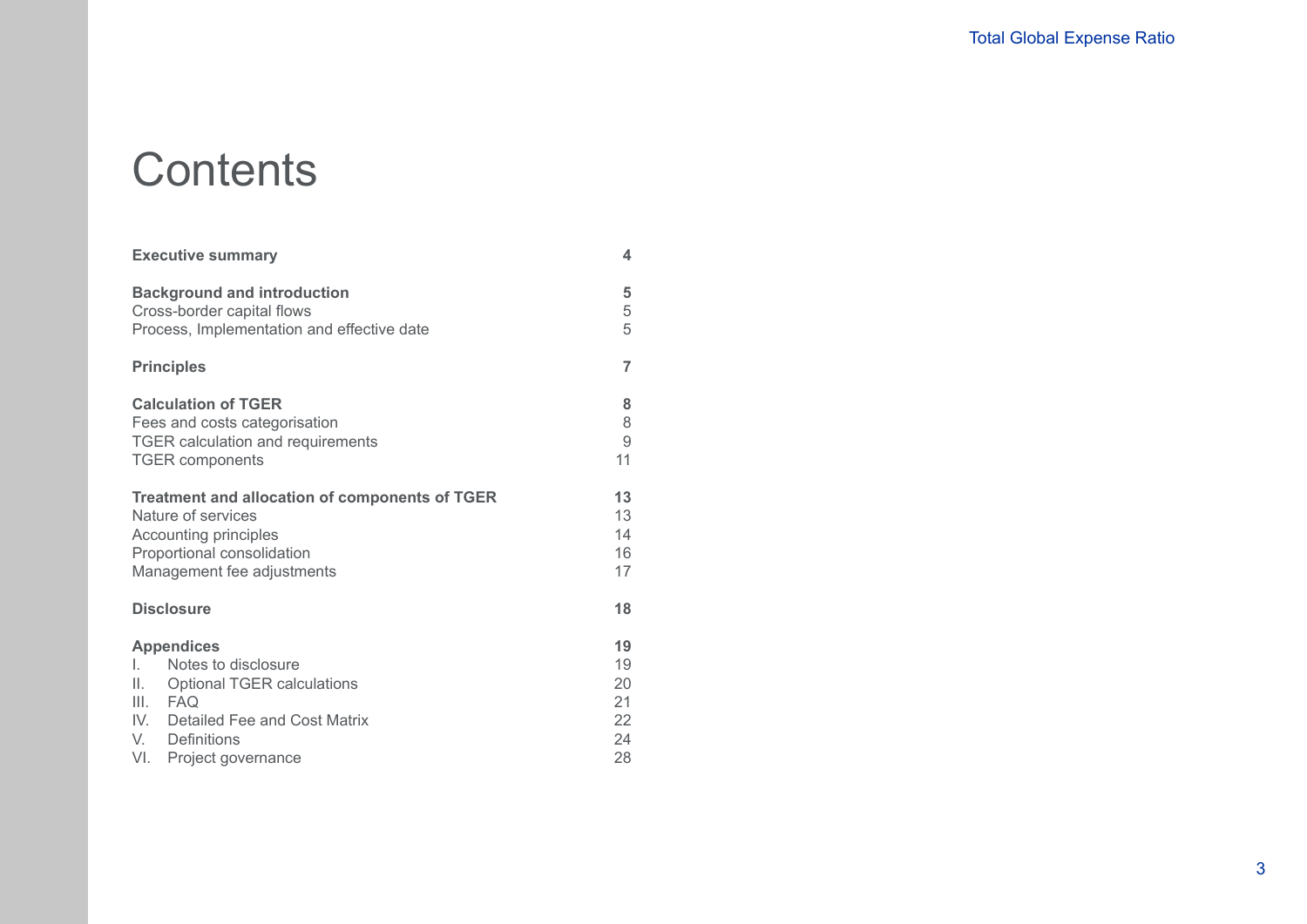



# Executive summary

The objective of the Total Global Expense Ratio (TGER) is to facilitate comparison of fees and costs between real estate investment vehicles that operate across different regions of the globe.

The new standard also bridges gaps in terminology and definitions for the most widely used categories of vehicle fees and costs that may be charged (directly and indirectly) by investment managers and service providers.

When analysed in the context of vehicle style, investment strategy and underlying risks, TGER will help those involved in the nonlisted real estate market – both institutional investors and investment managers – to compare fee and cost structures between different non-listed vehicles and investment structures. Comparisons between TGERs may also provide an additional mechanism for cost analysis, as the fees and costs of multiple vehicles can be easily measured against industry averages thus driving more informed investment decisions.

TGER aims to improve consistency in the presentation and categorisation of fees and costs when comparing vehicles from different domiciles. While it may not be possible to

achieve complete consistency in breaking down expenses, the aim is to provide the greatest possible comparability while also maximising the availability of relevant information with respect to fees and expenses. TGER has been designed to be straightforward, easy to understand and compatible with the vehicle's normal reporting cycle.

TGER focuses on the substance of the fees and costs over the form they take resulting in a comparable measure.

TGER was therefore developed to reflect the nature of the expenses, in line with the various types of services for which investment managers charge fees, and the basis on which they charge them.

The principles and guidelines for reporting TGER are listed below. Where appropriate, further explanation is provided to enhance the reader's understanding. In addition, the Appendix section includes definitions of fees and costs.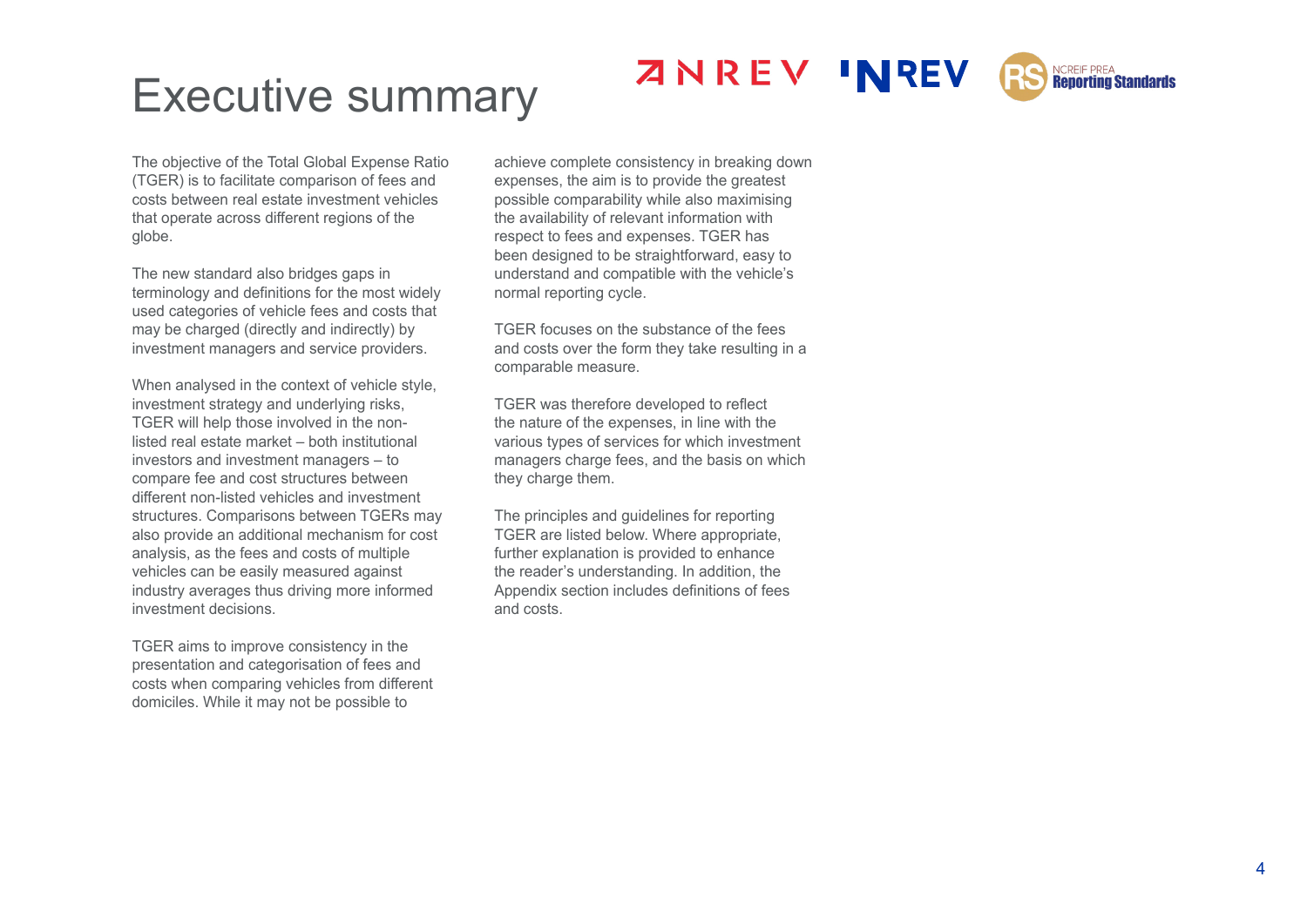# Background and introduction

# **Cross-border capital flows**

More capital is crossing borders than ever before as real estate is offering an attractive alternative investment across the globe. For example, Asian investors are buying into US real estate funds and US investors are investing into European funds. This raises challenges for investors seeking to monitor the performance of the capital deployed in international markets.

There are many different ways in which fees and costs associated with participation in a vehicle are categorised, classified, defined, accounted, and described, making comparisons across products and borders particularly challenging. Examples include:

- Categorisation: For example, what types of services are generally included or considered in addition to the fund management fee.
- Definition: For example, whether an asset management fee is the same as a fund management fee.
- Recognition in financial statements: For example, different accounting standards across the globe prescribe different criteria and methods by which expenses are recognised.

• Description: For example, whether one investment manager includes a service in their vehicle structure while another charges it separately to the fund as a thirdparty cost or an allocated cost.

For all these scenarios, it is critical to clarify what the impact is on the fees and costs incurred at the vehicle level and how these charges are being disclosed and explained to investors so that they can consistently compare fund costs across vehicles.

Differences between open-end vehicles and closed-end vehicles can also impact fee and cost levels. Some expenses will be more relevant to open-end structures than to closed-end structures due to the finite life and characteristics, of the latter group. For example, a closed-end fund will incur a higher level of transaction-related fees and costs in the investment period than an open- end structure where capital can be deployed through its perpetual life.

Further challenges exist when developing a global comparable measure of the vehicle burden (or load). For example, multi-country vehicles have different types of expenses compared to single-country vehicles.

Therefore, owning an asset or the entity holding the asset will trigger more statutory obligations and administrative costs in some jurisdictions as compared to others.

In this context, additional information on vehicle fees and costs across the globe is of particular interest to investors who are comparing performance across their investment portfolios.

These challenges were one of the catalysts for the collaboration begun in 2015 between ANREV, INREV, NCREIF and PREA: to bring convergence in reporting standards globally.

# **Process, implementation and effective date**

This paper reflects feedback received from the market participants across the globe during a consultation process that ran from March 2018 to July 2018. The discussion was based on the TGER consultation paper jointly released by INREV, NCREIF, PREA and ANREV in March 2018.

Over 40 companies provided a detailed response on the appropriateness and usability of TGER as the first proposed global measure of vehicle fees and costs and its related disclosures. The responses showed positive support for TGER, including unanimous buy-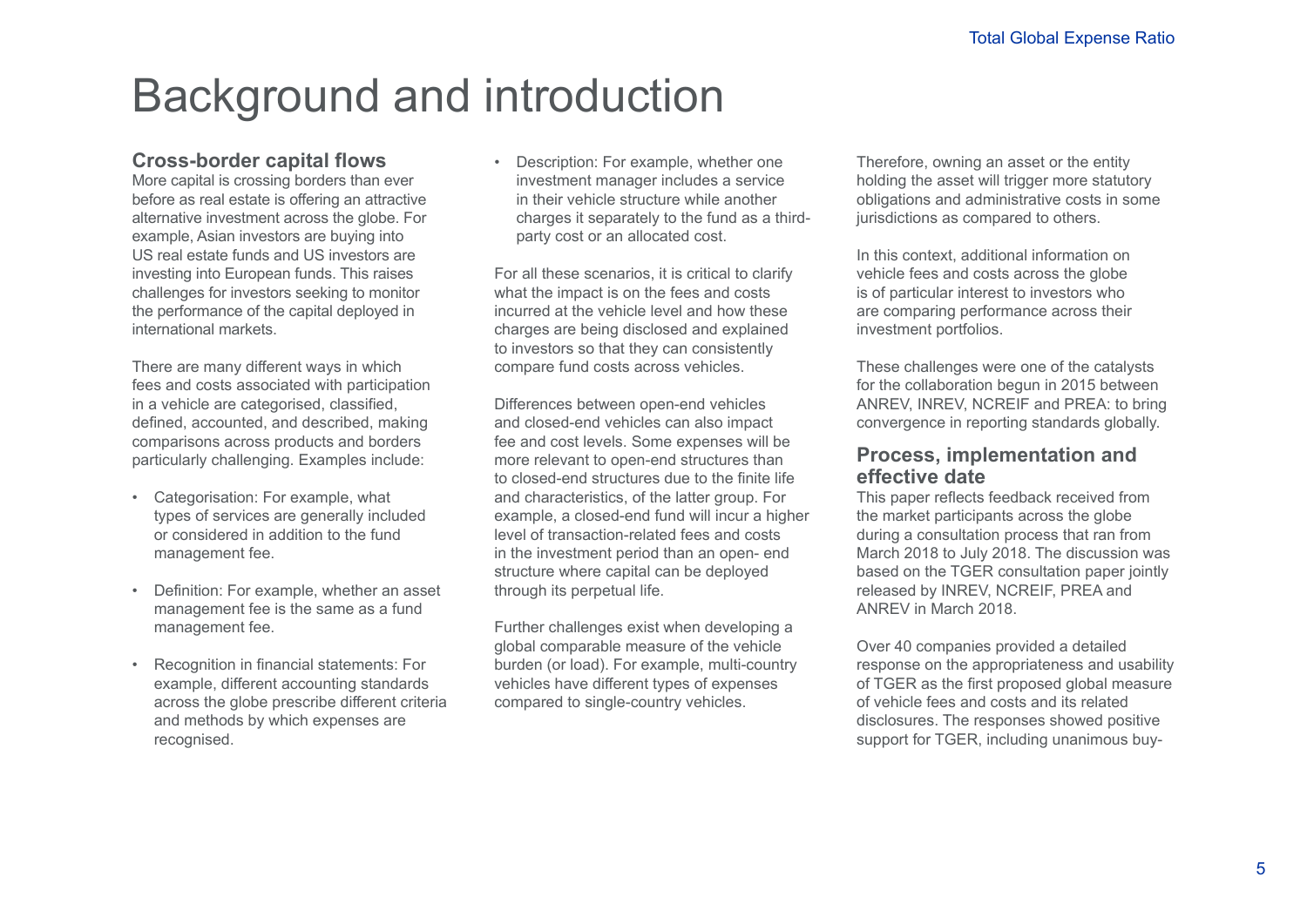



in from industry participants for appropriate categorisation and disclosure of fees and costs.

Under the direction of the global Standards Steering Committee (SSC)<sup>1</sup>, which sets priorities for the global standards collaboration, a Fee and Expense Metrics ("FEM") task force was formed to develop TGER.

A multi-phase approach with milestones was established by the FEM task force. The first phase was conducted in 2016 and brought into the industry globally consistent categories (and associated definitions) of fees and costs. The global definitions can be accessed via the Global Definitions Database. In 2017, work began on the development of the TGER metric as part of the next phase.

Following the positive consultation carried out in 2018, TGER is planned to be incorporated as a required element in the INREV Guidelines and the NCREIF PREA Reporting Standards. TGER will apply to both openend and closed-end vehicles. The effective date for reporting this new element is for calendar year 1 January 2021. For NCREIF PREA Reporting Standards purposes, TGER is required for closed-end funds that were formed (i.e., legal fund formation) in 2020 and beyond (e.g., when Net Asset Value (NAV) is first reported to investors).

 $^{\rm 1}$  The Global Standards Steering Committee (SSC) was established in 2015 by INREV, NCREIF, PREA, (collectively, the Sponsorship) and by acknowledgement,  $6$ ANREV (as licensee of the INREV Guidelines) to prioritise and direct the Global Standards initiative. See appendix for project governance.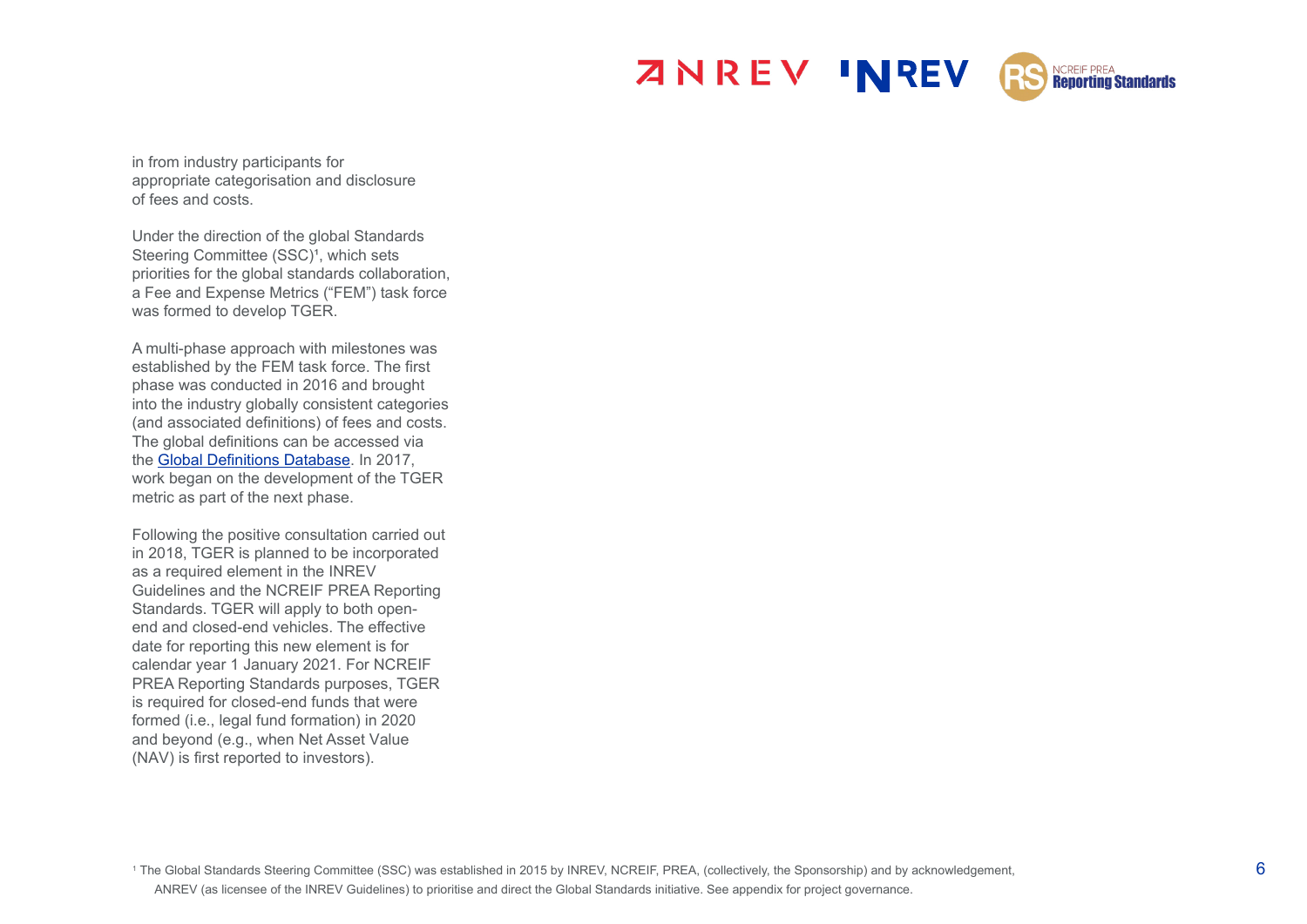# **Principles**

Two key principles are generally driving investor requirements for best practices around disclosure of fees and calculation of expense metrics.

These principles should ultimately lead to disclosure of information that is clear, fair and presented in a way that is not misleading to investors.

# **1. Comparability:**

Fees and costs should be consistently categorised, defined and presented, to enable investors and managers to compare vehicle performance.

# **2. Transparency:**

There should be clear and appropriate disclosure of all the fees and costs charged to the vehicle. Investment managers should also explain the calculation methodology and assumptions used. Communication of all relevant information should be open, accessible and easy to understand.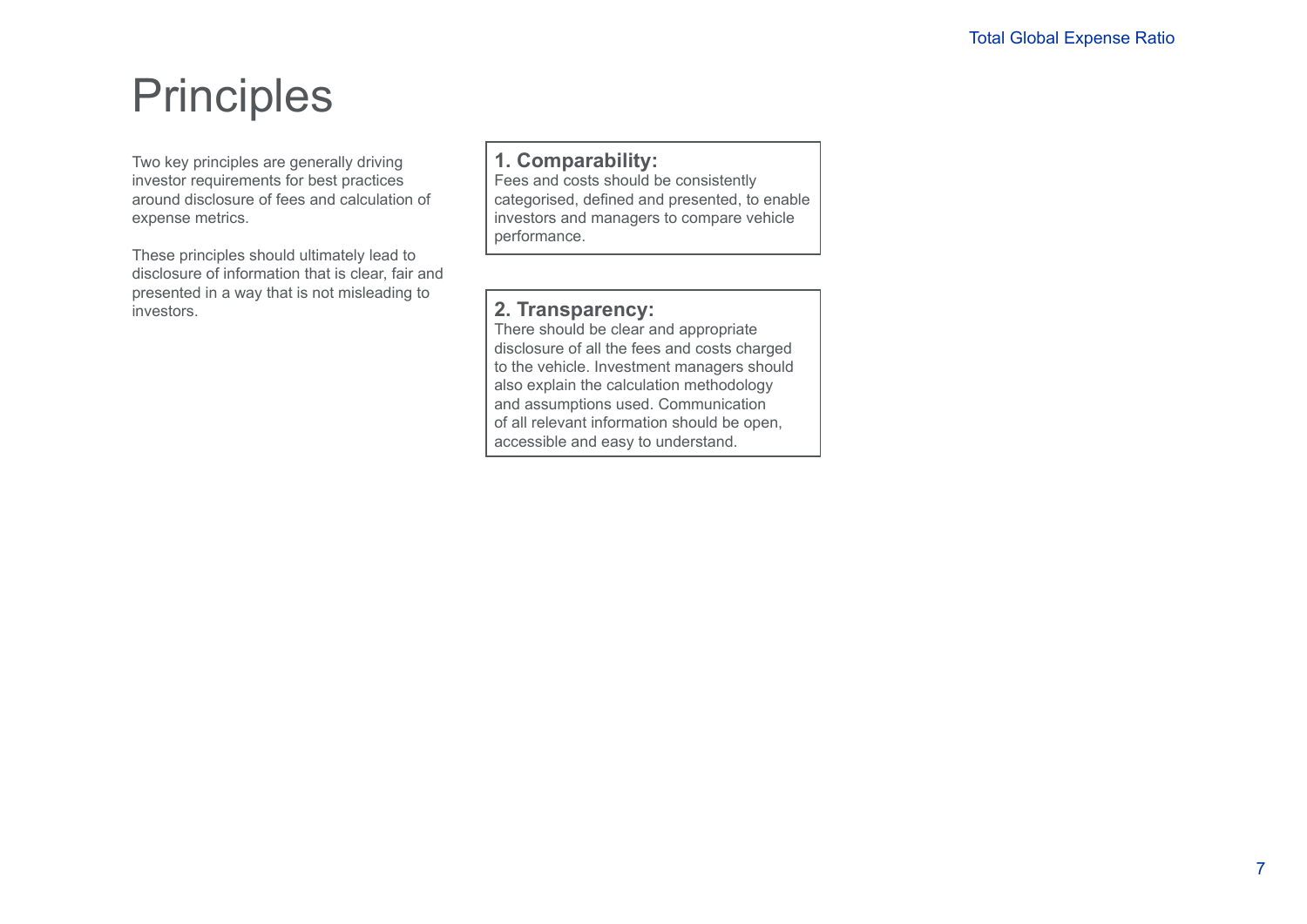# Calculation of TGER

This section of the consultation paper covers:

## > Flow and charging of services to the vehicle and its investors

The picture below provides an example of the different stakeholders and the flow of services charged to the vehicle and its investors. Costs describe third party charges and fees describe manager charges.

**ZNREV INREV** 

**Fees and costs categorisation**



\* In case of public structures / public market vehicles management fee mechanics might be covered by staff cost

**NCREIF PREA**<br>**Reporting Standards** 

RS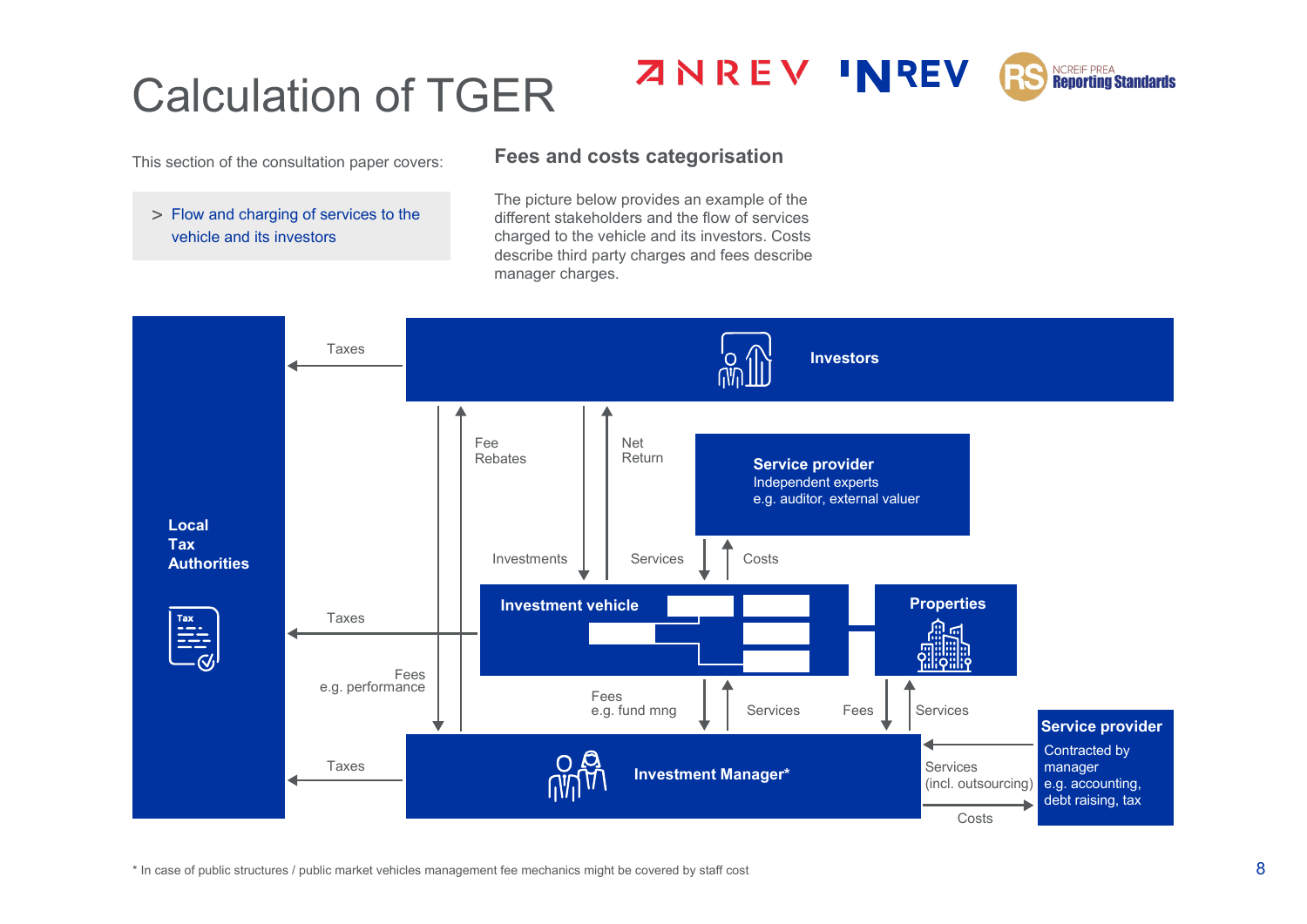# **TGER calculation and requirements**

Fees and costs incurred by the vehicle are distinguished as follows:

Fees and costs incurred by the vehicle are distinguished as follows:

| Term                 | <b>Charged by</b>                                                   | <b>Description</b>                                                              |
|----------------------|---------------------------------------------------------------------|---------------------------------------------------------------------------------|
| <b>Vehicle Fees</b>  | <b>Investment Manager</b>                                           | Charges in relation to fund management,<br>transactions and oversight* services |
| <b>Vehicle Costs</b> | <b>External Service Provider</b><br>or<br><b>Investment Manager</b> | Charges in relation to all other services                                       |

Fees charged by the manager directly to their investors for services rendered to the vehicle are included in TGER except for investorspecific services.

Where a single fee is charged to cover a variety of activities, the constituent elements will need to be identified, allocated to their appropriate category and disclosed appropriately.

These fees and costs should be applied against Gross Asset Value (GAV) as defined herein, thereby removing the effect of leverage and providing a comparison between investment vehicles with different capital structures. Depending on the investor need, TGER may also be calculated against the Net Asset Value (NAV).

A historic TGER based on the timeweighted average GAV (required) or NAV (recommended) of the vehicle over twelve months, should be provided annually. If considered meaningful, TGER can also be calculated quarterly (on an annualised basis), since inception (recommended for closed-end vehicles), or on rolling multiple period averages. The approach should be consistent with the fee and cost allocation and computation methodology described herein.

TGER should be calculated before tax to avoid a potential lack of consistency due to differences in corporate structuring and treatment of tax.

These elements were carefully considered by the global task force and work on how best to reflect tax cost categories resulted in a proposed after- tax concept – see formula in Appendices. TGER after tax is an optional concept designed to reflect the cost associated with tax structures and taxable income.

Also, optionally, at the vehicle launch stage, an estimated TGER for the first year when the vehicle is expected to be stabilised, can be provided in the vehicle documentation. This measure should be calculated following the same methodology as for a historic TGER, although it will be based on estimates.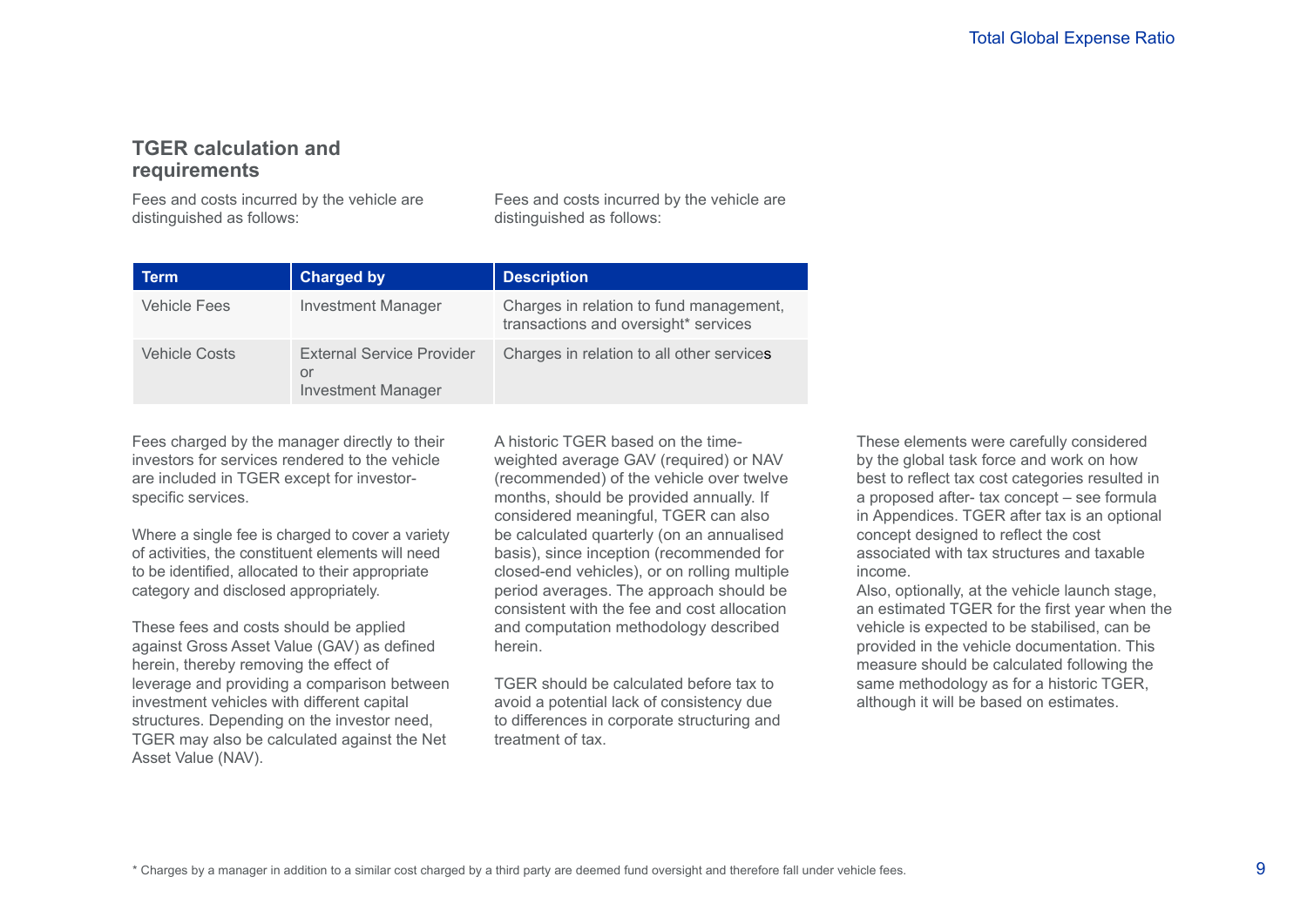

# **TGER calculation and requirements**

The formulae for TGER are as follows:

Required ratio:



Recommended ratio:

|                      | Vehicle fees + Vehicle costs          |
|----------------------|---------------------------------------|
| NAV TGER<br>$\equiv$ | Time weighted Average Net Asset Value |
|                      |                                       |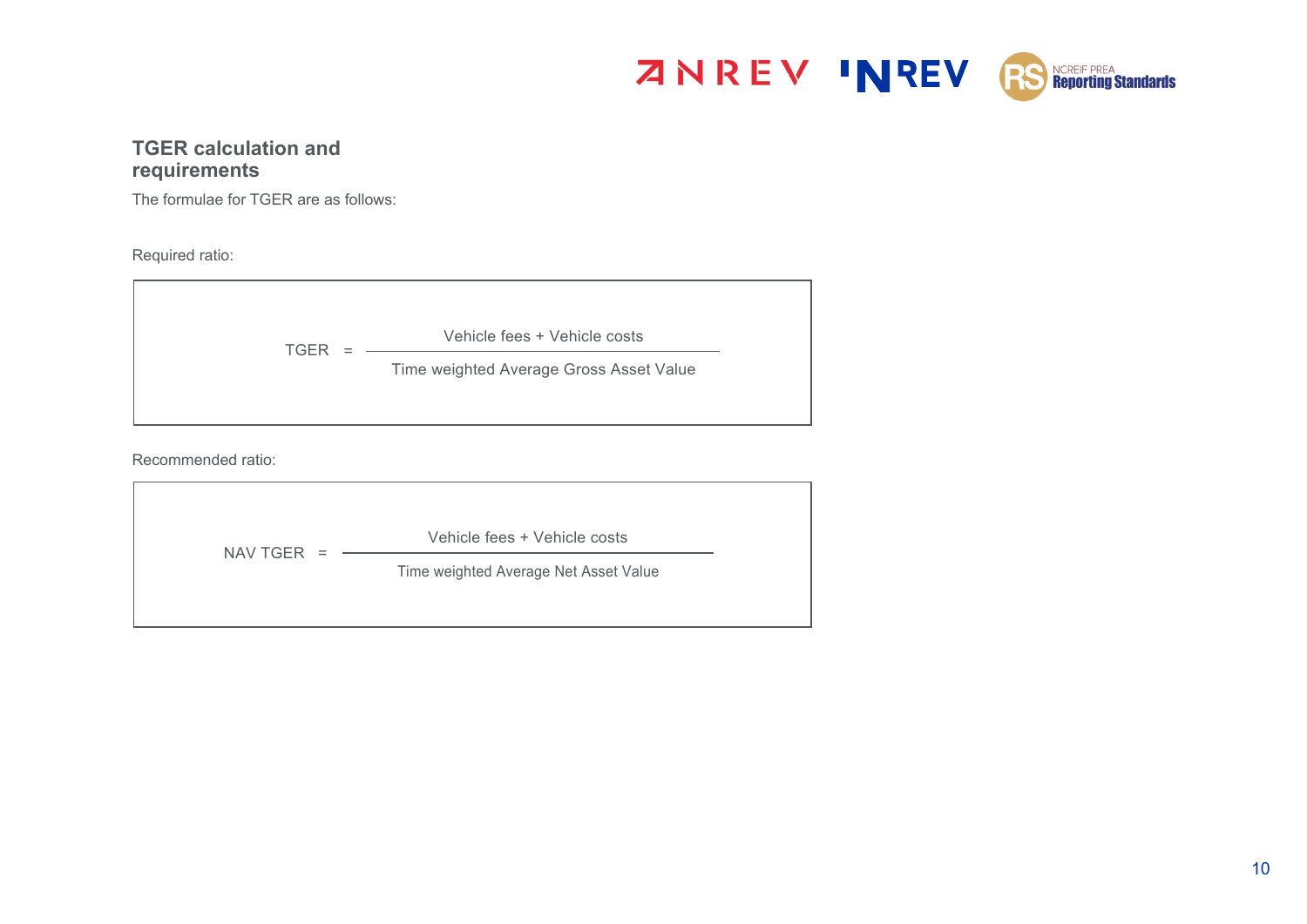# **TGER components**

A description of the main fees and costs categories included in the TGER is presented below:

| <b>Ongoing Management Fees</b> | Fund and asset management fees charged by investment<br>managers for their services regarding the everyday running of<br>the vehicle and its portfolio.                                                                                             |                                                  |  |
|--------------------------------|-----------------------------------------------------------------------------------------------------------------------------------------------------------------------------------------------------------------------------------------------------|--------------------------------------------------|--|
| <b>Transaction based Fees</b>  | Fees charged by investment managers for their services<br>regarding the acquisition/disposition of real estate.                                                                                                                                     | Fees charged by the<br><b>Investment Manager</b> |  |
| <b>Performance Fees</b>        | Fees charged by investment managers after a predetermined<br>investment performance has been attained.                                                                                                                                              |                                                  |  |
| <b>Vehicle Costs</b>           | Third party costs incurred predominantly at vehicle level to<br>maintain and grow its operations.                                                                                                                                                   | <b>Costs charged by</b>                          |  |
| Vehicle related Taxes*         | Expenses related to the tax structure and position of the vehicle.                                                                                                                                                                                  | third parties                                    |  |
| <b>Gross Asset Value</b>       | Total assets derived from the vehicle accounting standards, e.g.<br>US GAAP, IFRS, and adjusted for specific elements to arrive at<br>a market-relevant gross asset value in accordance with INREV<br>Guidelines / NCREIF PREA Reporting Standards. | <b>Ratio denominator</b>                         |  |

\* Optional category only applicable in case of an after- tax ratio calculation.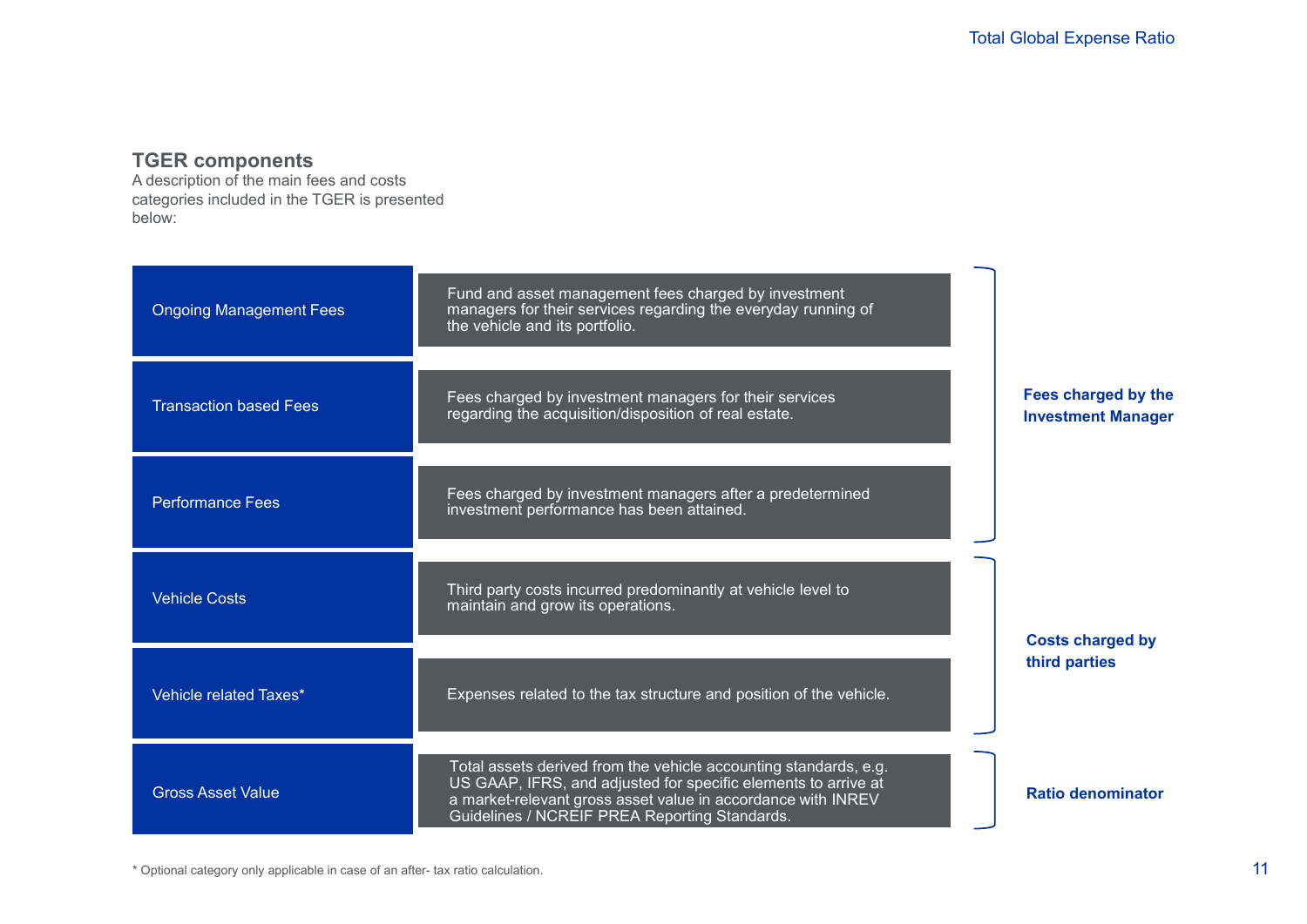



The components of the numerator include the vehicle fees and costs for the reporting period, as defined herein.

Only those fees and costs that are attributed to the vehicle during the period should be considered in the calculation of TGER (see appendix for detailed fee and cost matrix.

This comprises the fees charged by the investment manager for oversight activities rather than property/financing-specific activities.

If the manager charges a single fee covering both property and vehicle management activities, it should be split into its constituent elements.

The transaction-based fees and the denominator should be calculated in accordance with the INREV GAV and INREV NAV guidelines and for the US – the GAV and NAV described by NCREIF PREA Reporting Standards. Daily weighting of cash flows is recommended. If not feasible, at a minimum quarterly amounts should be used to calculate the time-weighted average GAV and NAV.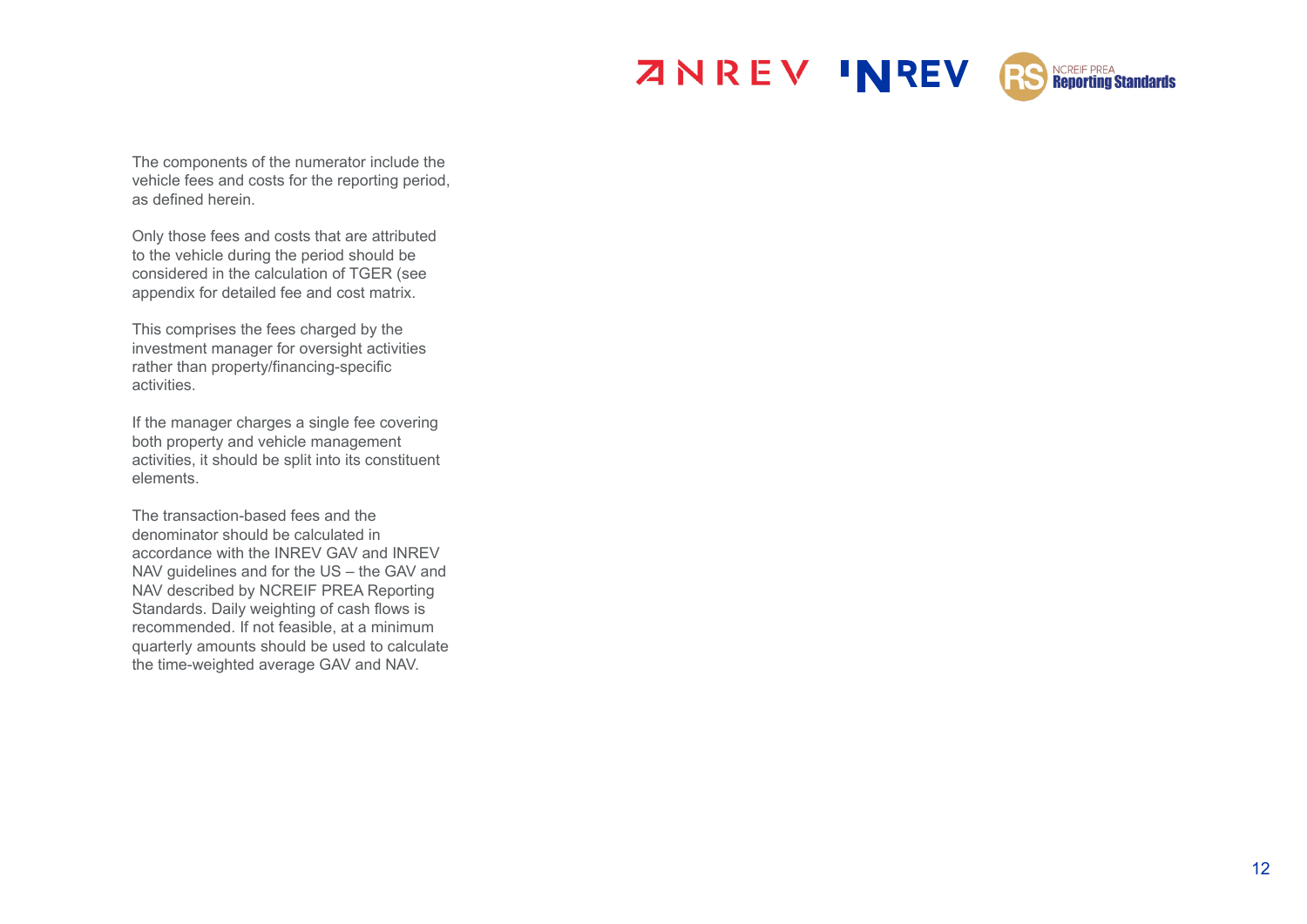# Treatment and allocation of components of TGER

The fees and costs included in TGER are all components of the investment vehicle load. In order to develop a global measure of load, one must understand not only the nature of the fees and costs but also the treatment of such fees and costs within the accounting records which vary around the world.

## **Nature of services**

Fees and costs included in TGER are categorised according to the respective nature of the underlying services. This approach ensures consistent classification of services irrespective of the service provider or where the fees and costs are recorded.

To the extent that the fee is charged for a service provided by the manager in lieu of a service provided by a third party, and is charged in addition to the Fund Management Fee, or is otherwise disclosed separately from the Fund Management Fee, it should be classified according to the nature of the service rather than whether the service is provided by the investment manager or a third party.

## *Example:*

*The fund documents of Fund ABC permit the manager to charge an accounting fee if the accounting for the fund is performed in-house (in lieu of appointing a third-party accounting firm). A separate accounting fee is stipulated in the fund documents. A supporting piece* 



*of research is used to determine that the fee charged to the vehicle is at market rate (or lower than market). This fee is therefore categorised as an accounting fee and included in TGER under Vehicle cost category.*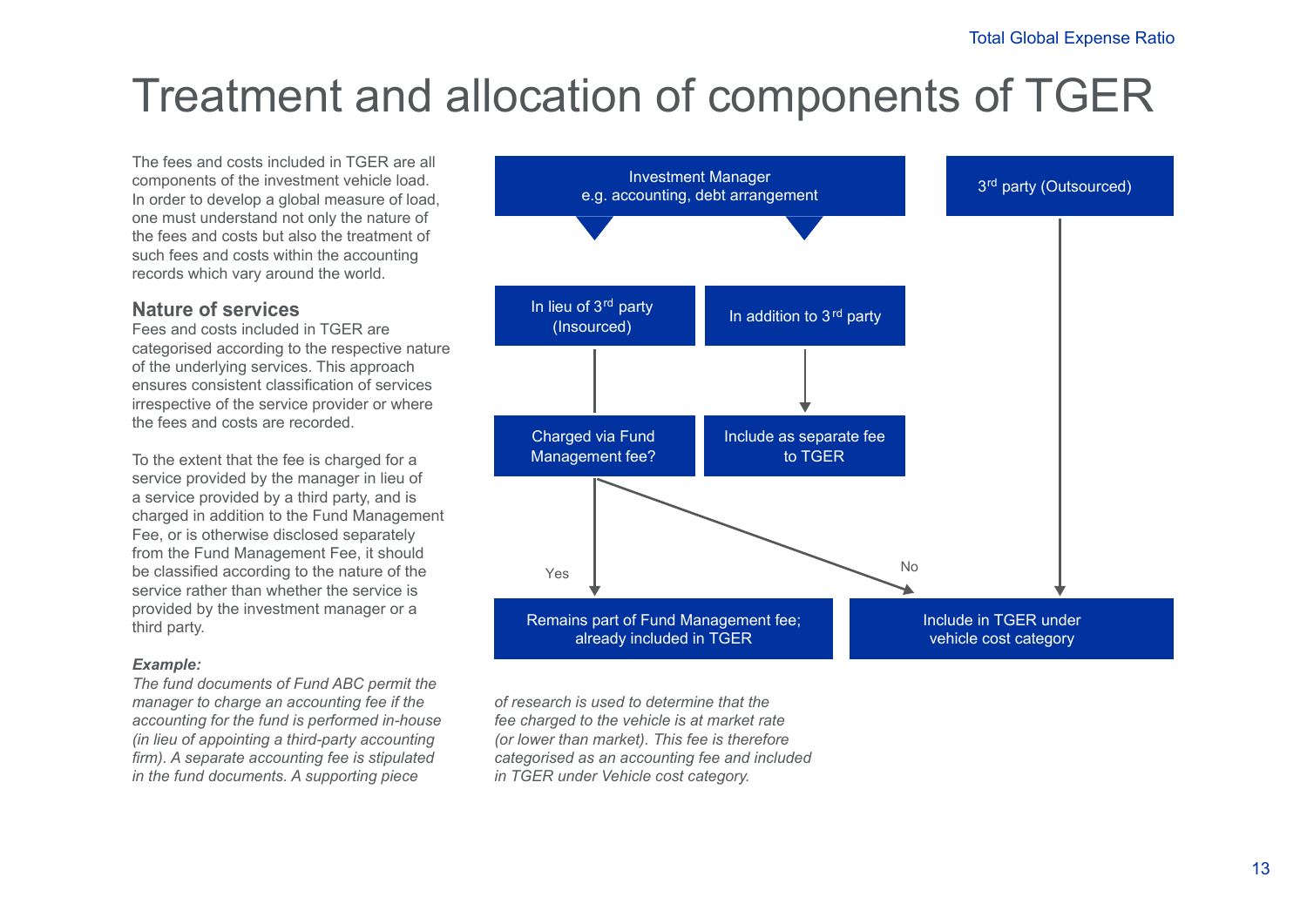# **ZNREV INREV**



# **Accounting principles**

All expenses are assessed based on the nature of the service no matter where the investment manager determines where that expense sits in the investment structure of the vehicle. Any additional fees and costs charged at specific investor feeder level, including cash, hedge fees and other professional services costs are excluded from TGER. This is because not all investors in a fund participate in all feeder vehicles the fund may establish. Fees and costs can vary significantly depending on what may be required to establish a particular feeder vehicle (established to allow certain investors to invest in a fund). Combining such costs for the fund would be misleading.

Costs incurred by Special Purpose Vehicles ("SPVs"), which sit in the holding structure are included in TGER. Costs of this nature that are charged to the acquisition vehicle must also be included in this category. TGER "looks through" or neutralizes the differences by capturing all these expenses. This approach ensures a consistent allocation, independent of investment hierarchy.

In some cases, the cost of redesigning systems to perform the look through outweigh the benefits, since this detailed level of information is not consistently provided for within existing documentation. In these situations, TGER provides for the use of the practical expedient to not require a look through to identify such costs generated at the SPV level provided (1) the



investment manager's systems do not track such information and/or (2) the investment manager does not have access rights to receive such information. If the information

is available and fund managers have access rights to be able to perform such look through, the practical expedient cannot be applied.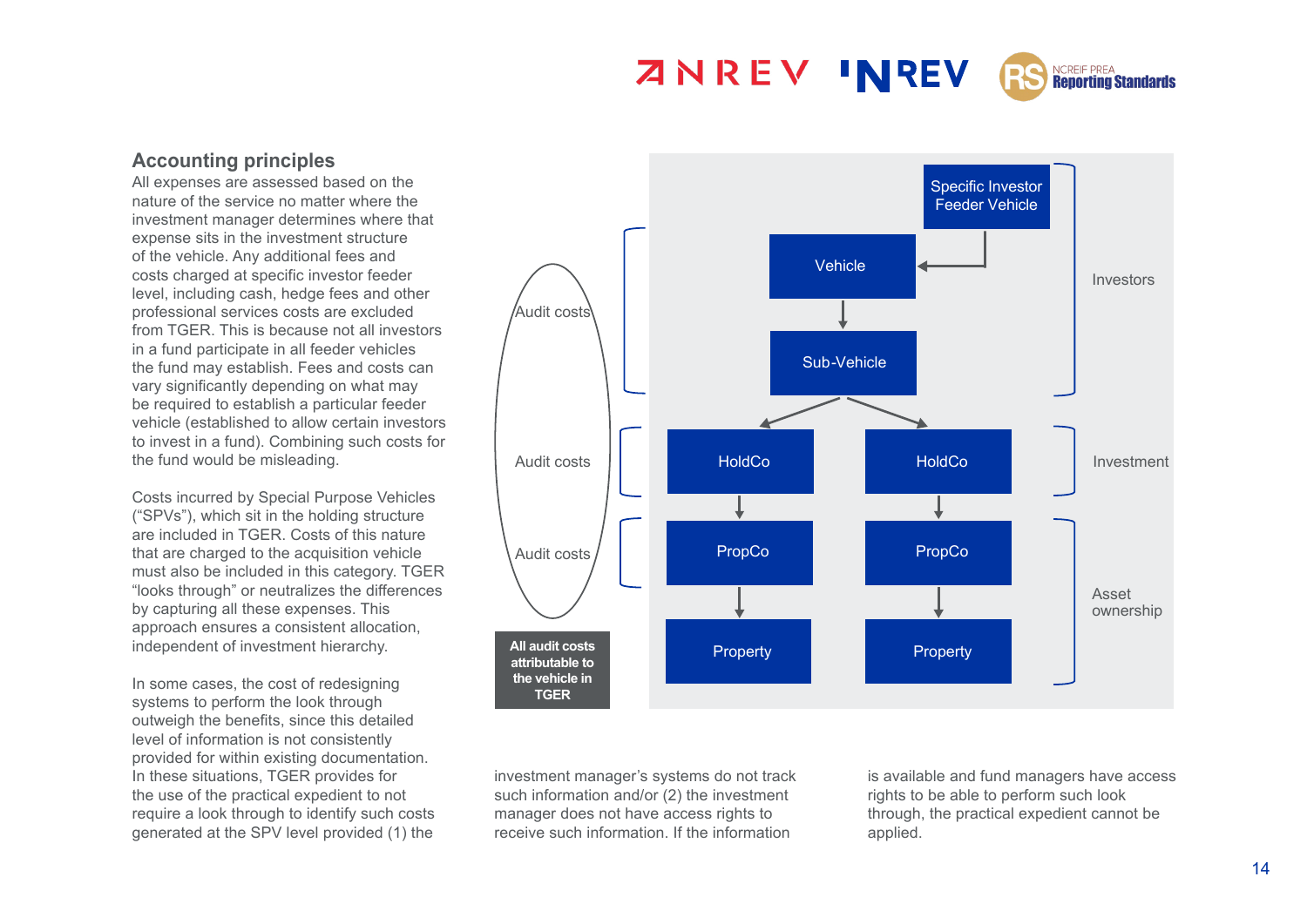An example of the application of the look through provision follows. It is important to note that in all cases where the practical expedient is not utilised, the look through provisions should be applied.

In all cases, the approach taken by the investment manager should be disclosed in a disclosure note as part of their investor reporting.

## *Example:*

*In some cases, audit costs relating to the annual audit of the vehicle are allocated to each investment by the investment manager; in other cases, a manager may not allocate these costs to the investment. TGER looks at the nature of the cost rather than where the cost is recorded on the books and reflects the costs of the annual audit in relation to the vehicle accordingly.*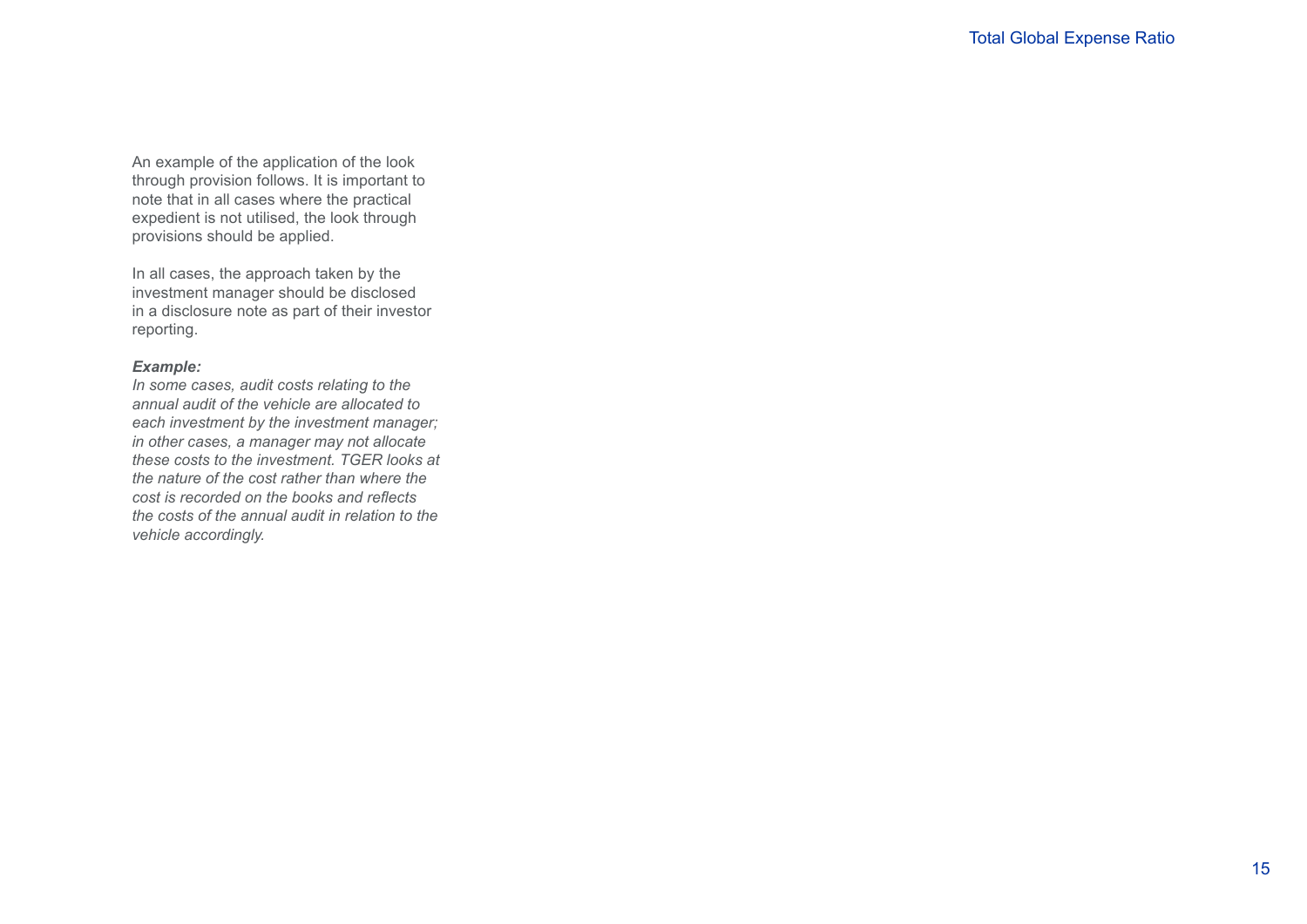



## **Proportional consolidation**

Proportional consolidation is recommended to fairly account for expenses incurred with respect to investments which are not wholly owned irrespective of accounting methodology. If sufficient information is not readily available, or the expense(s) is deemed to be immaterial, managers can apply discretion to provide a best estimate of the share of their investment expenses.

When proportional consolidation is utilised it must be applied to the numerator and the

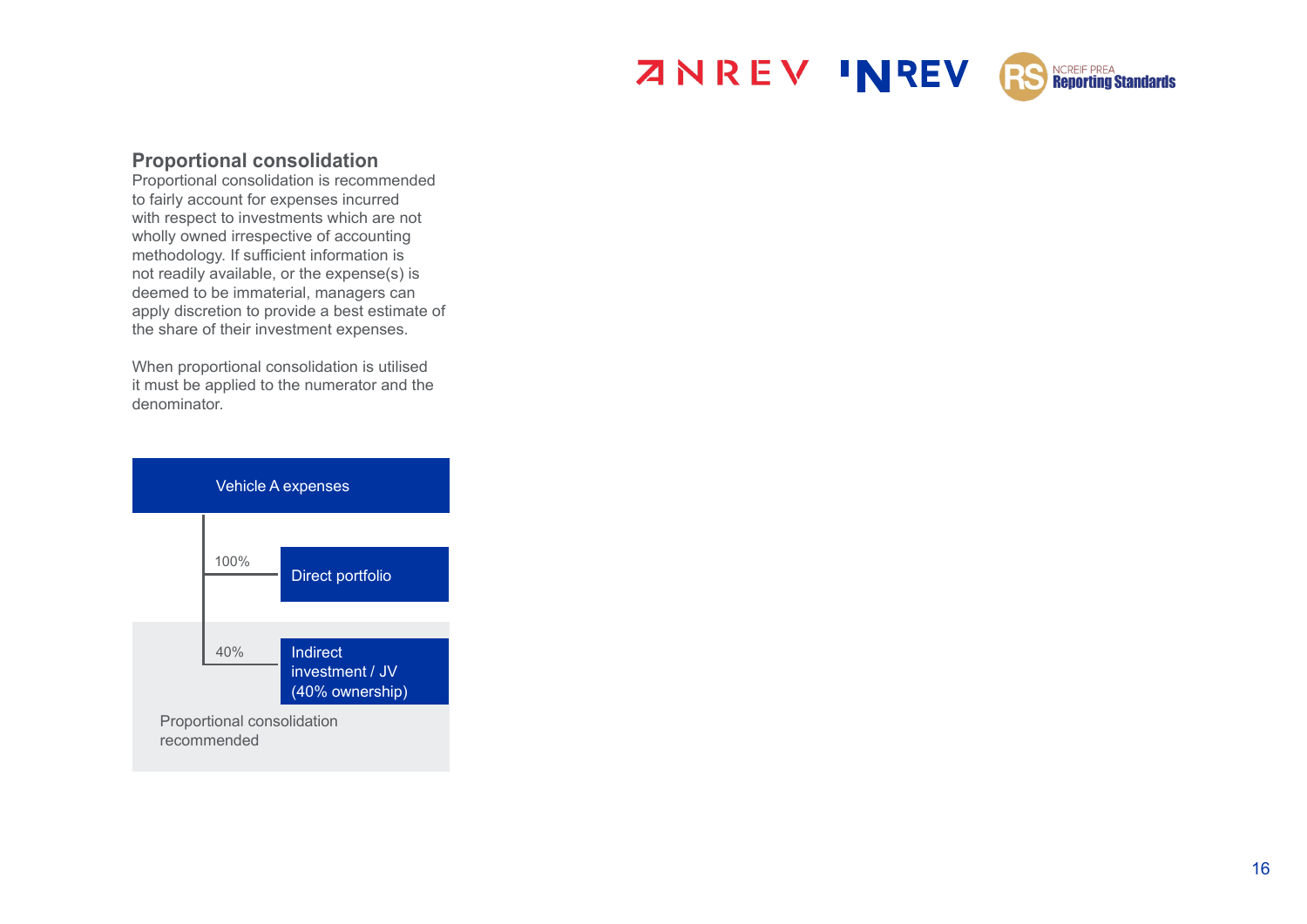# **Management fee adjustments**

Management fee adjustments, including Fee Reductions, Fee Waivers, and Transaction Offsets, recognised in the financial statements of the vehicle, should be disclosed as part of the ongoing investor reporting, and included in TGER.

Existence of Fee Rebates should be disclosed if permitted under the provisions of the fund documents.

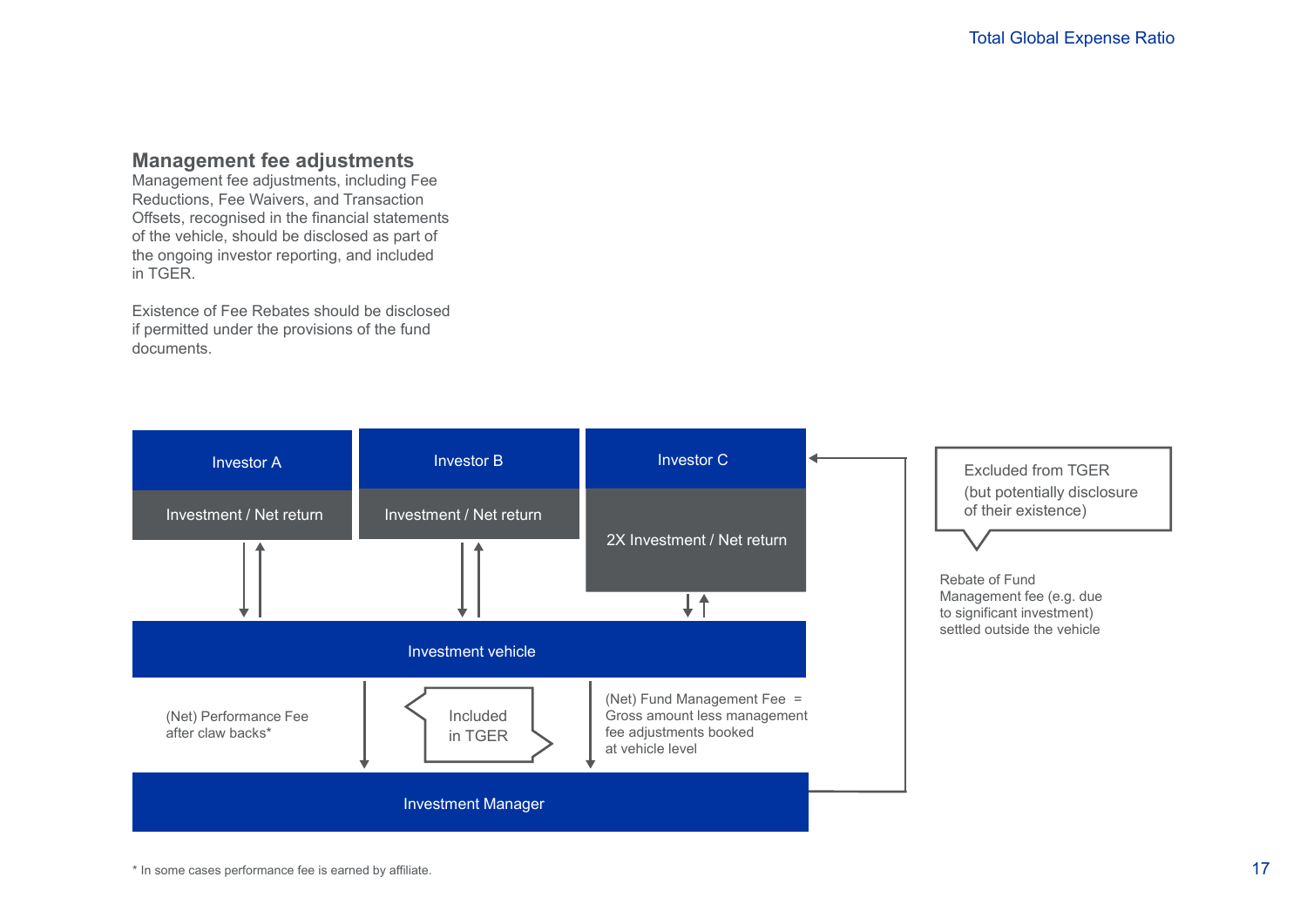



# **Disclosure**

Fees earned by the manager, or by any other affiliate or related party of the manager, for activities and services rendered to the vehicle, are generally disclosed as part of the related party disclosure notes under GAAP. In the appendix additional notes to disclosure are presented to help users understand all fees earned by the manager regardless of whether these fees are in addition to, or in lieu of thirdparty services.

Where a manager charges a vehicle cost, the manager should perform a benchmark analysis to ensure the amount being charged is in line with market rates.

| Total Global Expense Ratio | <b>SGAV</b> (required) | %NAV (recommended) |
|----------------------------|------------------------|--------------------|
| Note A                     |                        |                    |

A. Includes vehicle fees and costs, and any performance fees which have either been paid, charged, or disclosed as a potential liability, in accordance with INREV Guidelines / NCREIF PREA Reporting Standards.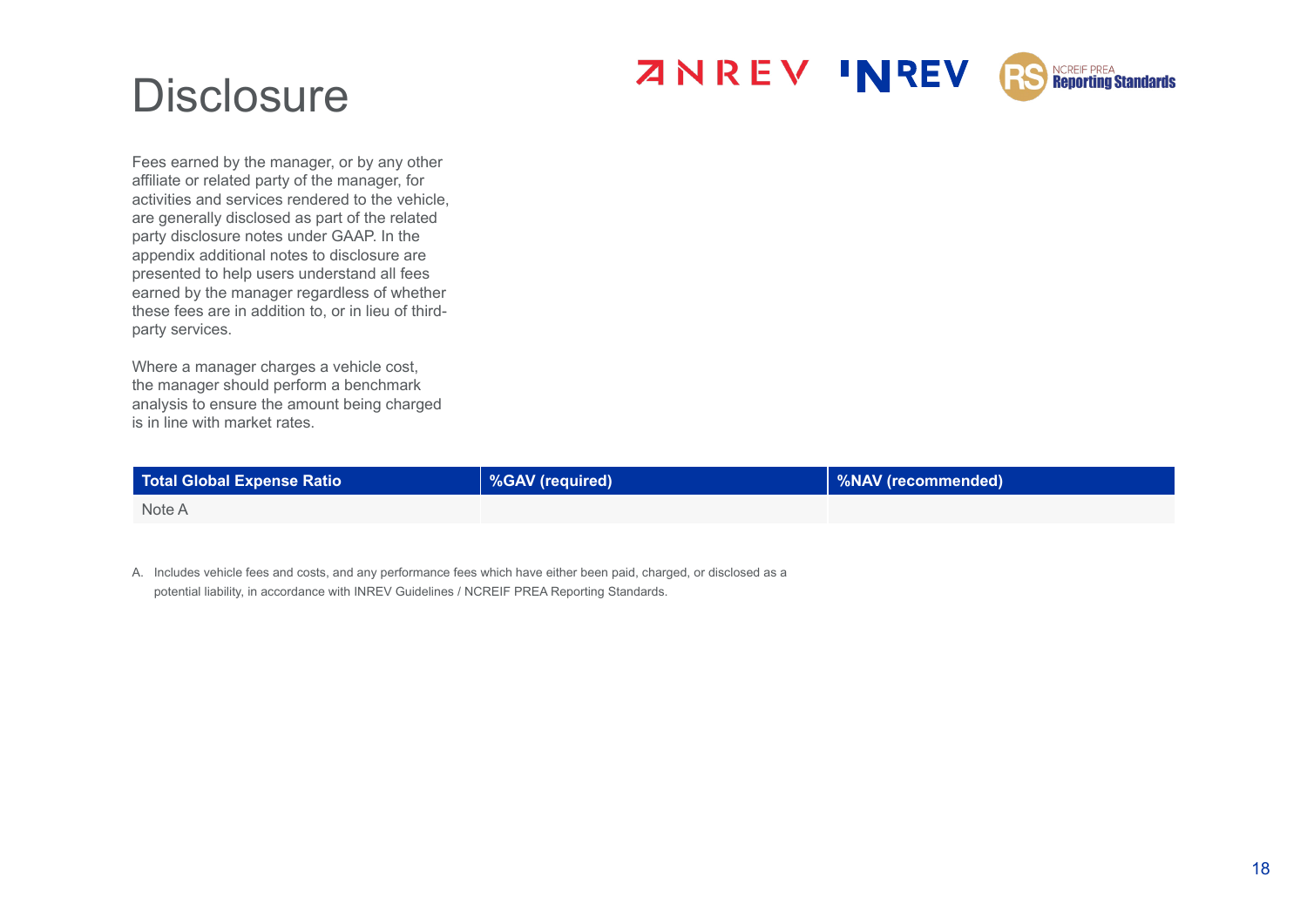# Appendices

# **I. Notes to disclosure**

The following notes clarify the components of the expense ratio and should also be read in conjunction with the classifications shown in the Fee and Cost Matrix schedule.

| <b>Constituent elements</b>             | <b>Current Year/Period (Amount &amp; Currency)</b> | <b>Prior Year/ Period (Amount &amp; Currency)</b> |
|-----------------------------------------|----------------------------------------------------|---------------------------------------------------|
| Ongoing management fees                 |                                                    |                                                   |
| Transaction-based management fees       |                                                    |                                                   |
| Performance fees                        |                                                    |                                                   |
| Vehicle costs                           |                                                    |                                                   |
| Time weighted average GAV (required)    |                                                    |                                                   |
| Time weighted average NAV (recommended) |                                                    |                                                   |
| Commitment fees                         |                                                    |                                                   |
| Redemption fee                          |                                                    |                                                   |
| <b>Transaction offsets</b>              |                                                    |                                                   |

| Fees earned by the investment manager    | <b>Current Year / Period (Amount &amp; Currency)</b> | <b>Prior Year / Period (Amount &amp; Currency)</b> |
|------------------------------------------|------------------------------------------------------|----------------------------------------------------|
| Asset management fees                    |                                                      |                                                    |
| Fund management fees                     |                                                      |                                                    |
| Performance fees                         |                                                      |                                                    |
| Wind-up fees                             |                                                      |                                                    |
| Debt arrangement fees                    |                                                      |                                                    |
| <b>Commitment fees</b>                   |                                                      |                                                    |
| Subscription fees                        |                                                      |                                                    |
| Redemption fees                          |                                                      |                                                    |
| Property acquisition fees                |                                                      |                                                    |
| Property disposition fees                |                                                      |                                                    |
| Project management fees                  |                                                      |                                                    |
| Fees earned by the manager incl. in TGER |                                                      |                                                    |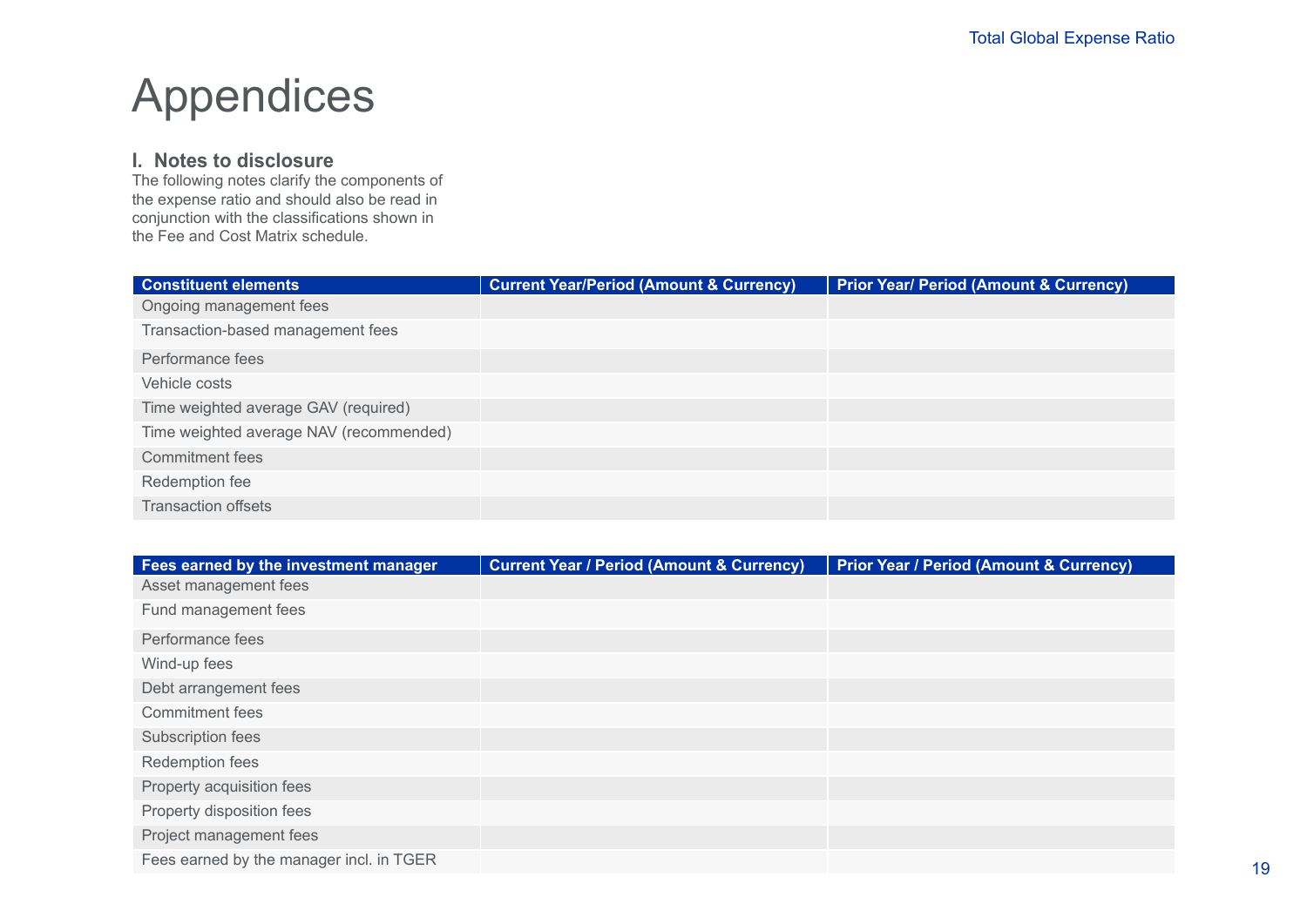

# **II. Optional TGER calculations**

Optionally, TGER after tax can be calculated as follows:

| after tax<br>Time weighted Average Gross Asset Value | <b>TGER</b> | Vehicle fees + Vehicle costs + Vehicle taxes |  |
|------------------------------------------------------|-------------|----------------------------------------------|--|
|                                                      |             |                                              |  |

| NAV TGER  | Vehicle fees + Vehicle costs + Vehicle taxes |
|-----------|----------------------------------------------|
| after tax | Time weighted Average Net Asset Value        |
|           |                                              |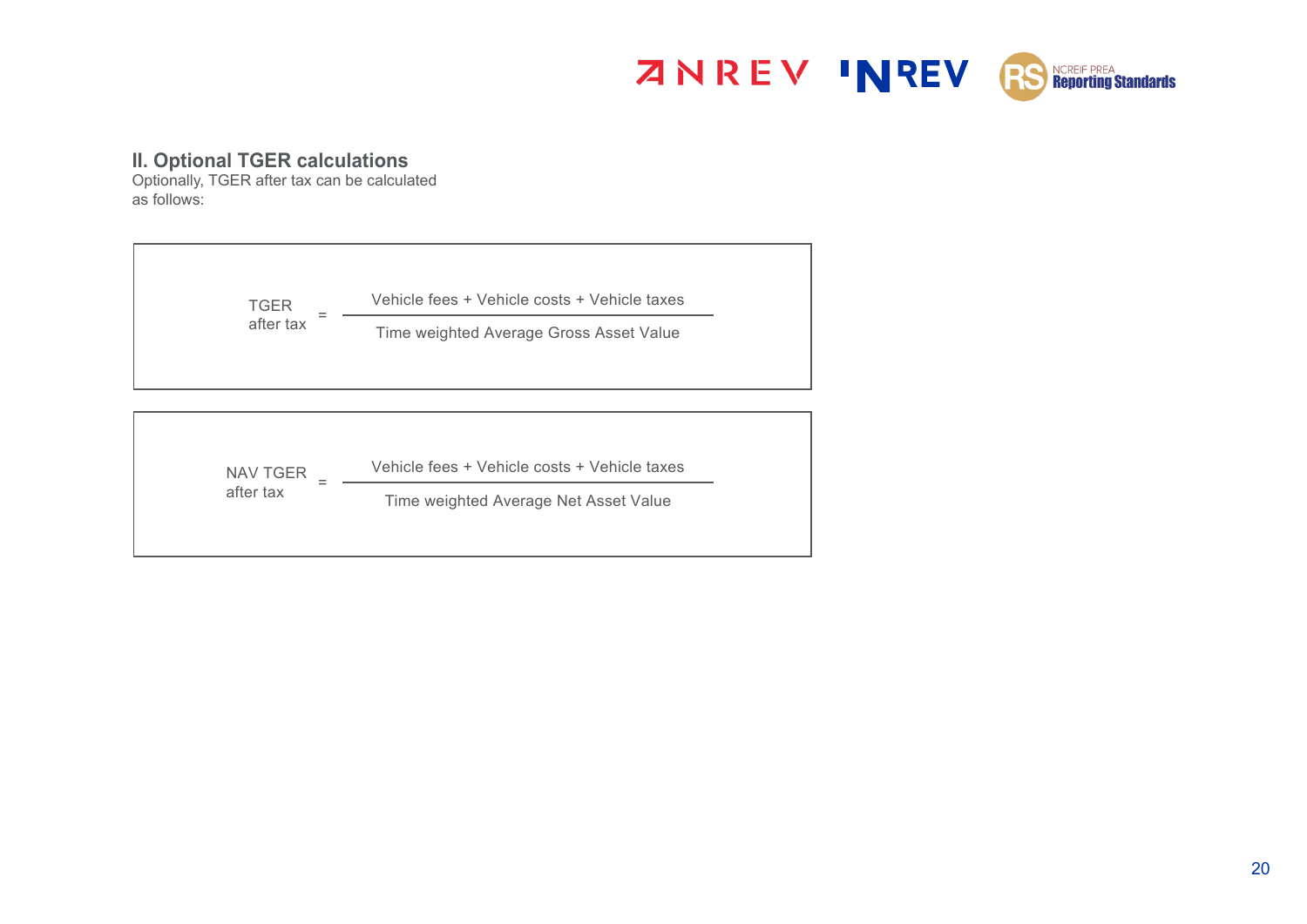# **III. FAQ**

## **1) What are the main differences between TGER, TER and REFER?** An example computation for a bridge between TGER and TER / REFER will be released soon.

**2) How do you determine if a service is in lieu of or in addition to third party costs?** Generally, when a function and its related services is frequently outsourced to third parties and the vehicle designates the investment manager to perform this function internally, then the services provided by the investment manager are deemed to be in lieu of third-party services. Conversely, when there is already a charge from a third-party for services related to a specific function, and due to task complexity, the investment manager provides oversight or performs other complementary services for the benefit of the vehicle, then these services provided by the investment manager are deemed to be in addition to third party services.

## **3) Is TGER replacing TER and REFER?**

TGER represents the next generation of INREV TER and RS REFER by combining the best features of these regional metrics to better answer investor needs across geographies. TGER will be reflected in the INREV Guidelines and NCREIF PREA Reporting Standards. For those already reporting TER and/or REFER, the transition to TGER must be completed by the effective date.

## **4) Does TGER include property level costs?**

TGER reflects the fees and costs incurred at the vehicle level. It excludes property level expenses. To measure the fees and costs directly attributable to the management and the maintenance of properties, INREV REER may be used.

## **5) Do I need to convert previously reported TERs and REFERs?**

Not necessarily. The numerator of TGER bears much similarity to the INREV TER and RS REFER. It is important to note that REFER was calculated using an NAV based denominator only so comparisons to a GAV based ratio like TGER would likely be misleading. In addition, it is important to note that historical comparisons depend on the life cycle and activity of the vehicle and should be treated with caution.

### **6) Should TGER be compared against expense metrics of listed structures / public market vehicles?**

TGER was designed to consider all relevant elements of a non-listed real estate vehicle load – including both fees and costs. Care should be taken to ensure an "apples to apples" comparison of similar measures disclosed for public markets / listed real estate investments.

### **7) Should an estimated TGER be calculated for newly launched vehicles?** An estimated TGER is not required. In case the investment manager decides to provide potential investors with an estimate

of the vehicle's load, TGER methodology for the first year when the vehicle is expected to be stabilised is recommended and should include a clear disclaimer / note that these are based on estimates.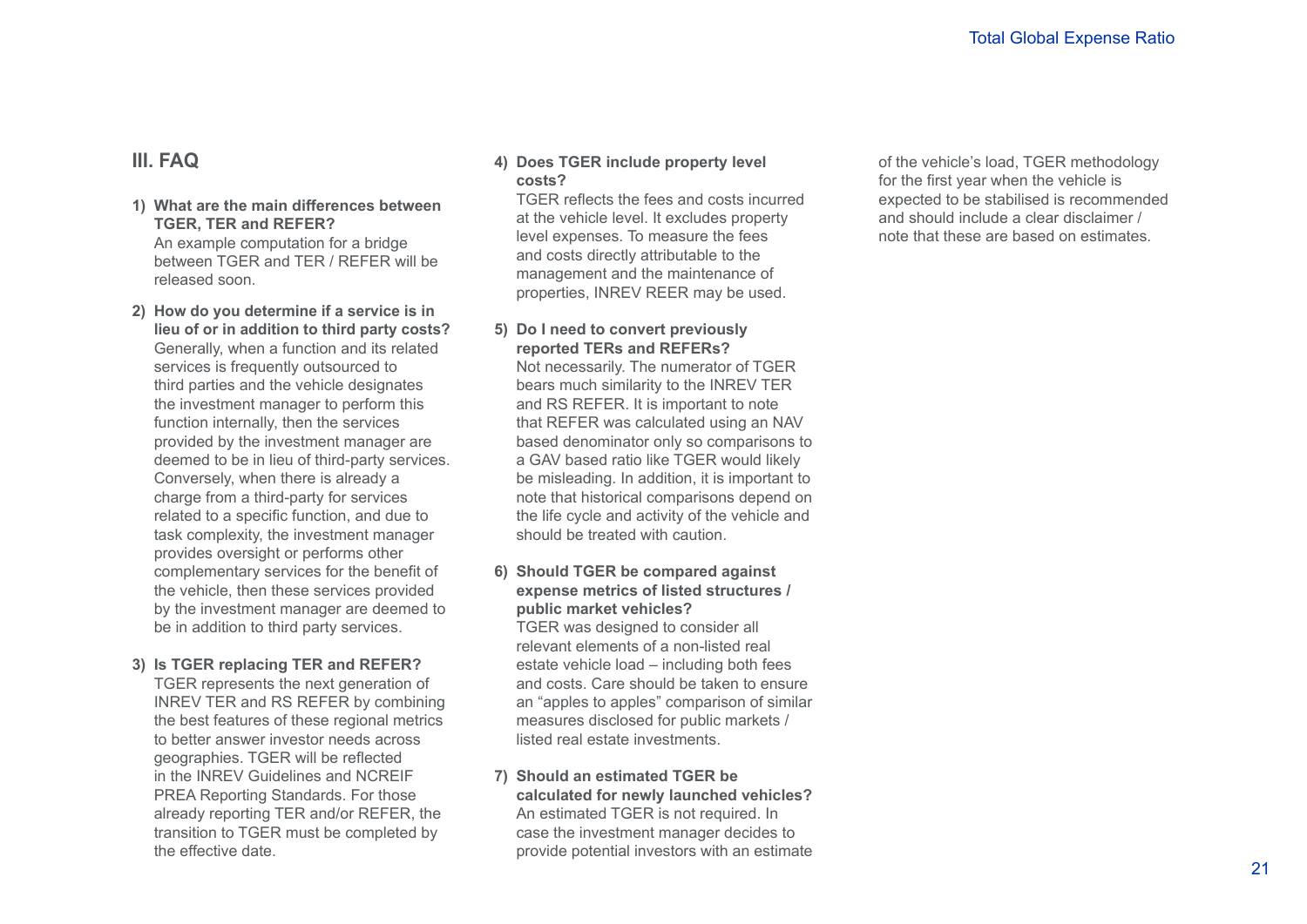**ZNREV INREV** 



# **IV. Detailed Fee and Cost Matrix**

This matrix is intended to help users when allocating fees and costs to TGER. It is not meant to be an exhaustive description of all the possible fees and costs that could be incurred by a real estate investment vehicle. Please refer to definitions for details.

| <b>Included in TGER</b>                                                                            |                                                                                                |
|----------------------------------------------------------------------------------------------------|------------------------------------------------------------------------------------------------|
| Vehicle-related fees charged by manager                                                            | Vehicle-related costs charged by third parties                                                 |
| <b>Ongoing management fees</b>                                                                     | Audit costs                                                                                    |
| Fund management fee/asset management fees                                                          | <b>Bank charges</b>                                                                            |
| Fee reductions/transaction offsets                                                                 | Custodian costs                                                                                |
| Fee waivers                                                                                        | Debt arrangement costs                                                                         |
| <b>Distribution fees</b>                                                                           | Other/misc. vehicle costs                                                                      |
| <b>Commitment fees</b>                                                                             | Placement agent costs                                                                          |
| Redemption fee                                                                                     | Professional services costs                                                                    |
| <b>Transaction offsets</b>                                                                         | Securities handling charges                                                                    |
| <b>Transaction-based management fees</b>                                                           | Staff costs (if applicable)                                                                    |
| Wind-up fee                                                                                        | Vehicle administration costs                                                                   |
| Debt arrangement (financing) fees                                                                  | Vehicle formation costs                                                                        |
| Subscription fee                                                                                   | Transfer agent costs                                                                           |
| Project management fee                                                                             | Dead deal costs                                                                                |
| Property acquisition fee                                                                           |                                                                                                |
| Property disposition fee                                                                           |                                                                                                |
| Other manager services not related to fund management (in<br>addition to third party service/cost) | Other manager services not related to fund management (in lieu of<br>third-party service/cost) |
| Performance fees                                                                                   |                                                                                                |
| Incentives and promotes                                                                            |                                                                                                |
| Carried interest                                                                                   |                                                                                                |
| Other performance fees                                                                             |                                                                                                |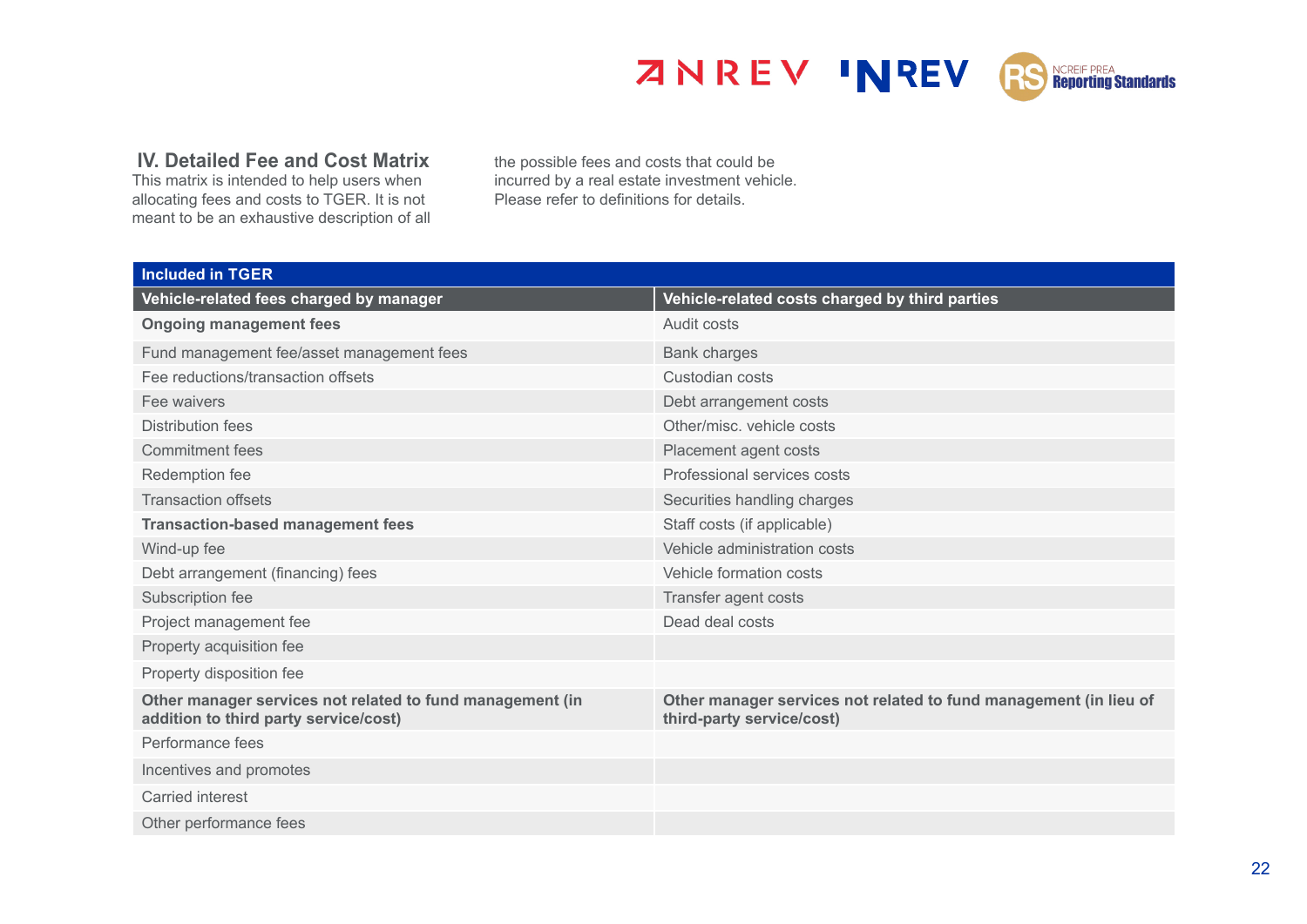| <b>Excluded from TGER</b>                |                                                       |
|------------------------------------------|-------------------------------------------------------|
| Property-related fees charged by manager | Property-related costs charged by third parties       |
| Internal leasing commissions             | CAPEX/ tenant improvements                            |
| Property management fee                  | External leasing commissions                          |
| Development fee                          | Property acquisition costs                            |
|                                          | Property disposition costs                            |
|                                          | Property insurance costs                              |
|                                          | Property management costs                             |
|                                          | Utilities, repair and maintenance costs               |
|                                          | <b>Property-related taxes</b>                         |
|                                          | Property taxes on the owner                           |
|                                          | Wealth taxes on real estate                           |
| Fee rebates                              | Vehicle taxes*                                        |
|                                          | Corporation tax                                       |
|                                          | Income tax                                            |
|                                          | Non-resident landlord tax                             |
|                                          | Other taxes based on gross profit                     |
|                                          | Net wealth tax                                        |
|                                          | Deferred taxes**                                      |
|                                          | VAT or other sales tax (only non recoverable portion) |
|                                          | Withholding tax                                       |
|                                          | Capital gain taxes                                    |
|                                          | (Transfer) taxes on real estate transactions          |

\*\* In accordance with the INREV GAV and INREV NAV guidelines and for the US – the GAV and NAV described by NCREIF PREA Reporting Standards.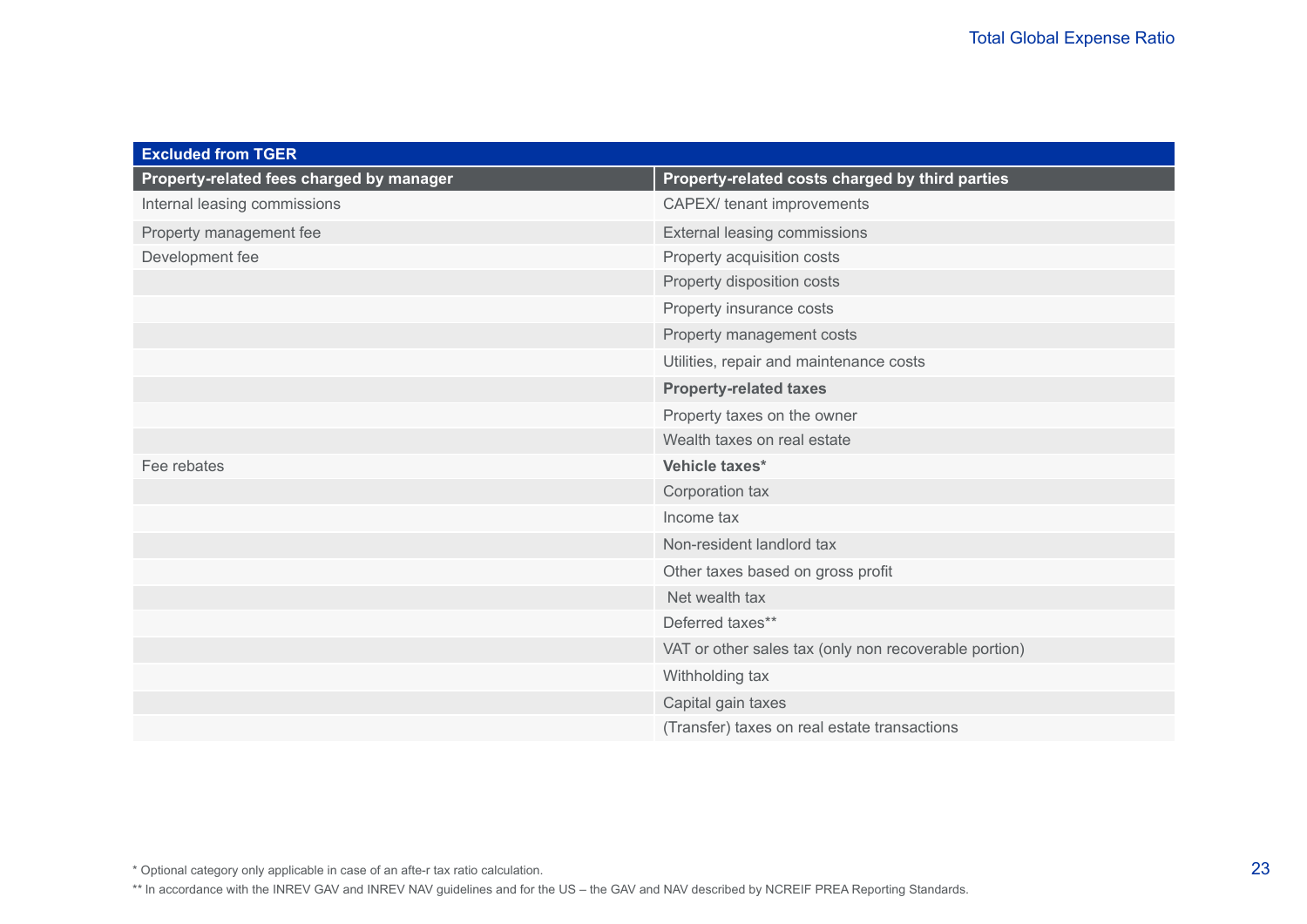# **ZNREV INREV**



# **V. Definitions**

Access all fee and cost definitions via the [Global Definitions Database.](https://www.inrev.org/definitions/) A list of these definitions is also presented below.

#### **Asset management fee**

Fee typically charged by investment advisors, or managers, for their services regarding the management of the vehicle's assets. Asset management fees generally cover services such as:

- strategic input and production of asset level business plans;
- management of assets including refurbishment;
- appointment of third party service providers at asset level;
- reporting activities at asset level.

Occasionally, asset management fee and fund management fee are combined.

#### **Audit costs**

Costs associated with annual external audit engagements and other audit services provided by independent third party firms.

## **Bank charges**

Costs charged by a financial institution to manage and maintain the cash accounts of the vehicle, or in relation to overdrawing an account.

#### **Capital expenditures**

Costs related to capital improvements for an asset that lengthen its life and increase its value. This is in addition to any maintenance operating expenses.

#### **Carried interest**

A re-allocation of profits from the investor's capital account to the investment manager capital account based on the ability of

the latter party to outperform a certain predetermined benchmark. Carried interest is structured as a re-allocation of equity within the capital accounts rather than a straight charge to the investment manager generally due to tax purposes.

## **Claw backs**

A reduction to previous received or allocated performance fees or carried interest due to investment performance falling below predetermined benchmarks.

## **Commitment fees**

A commitment fee is a charge to investors on undrawn committed capital for the duration of the commitment period. This is seen to be part of the fund management fee.

## **Custodian costs**

Also known as depository costs, these are charged by a fiduciary entity entrusted with holding and safeguarding securities or assets, deposit transactions and keeping records for institutional clients.

## **Dead deal costs**

Costs usually charged by third parties concerning work undertaken for acquisition/ disposition projects which do not ultimately close. Such costs cannot be capitalised, and thus must be expensed.

## **Debt arrangement costs**

Debt arrangement costs paid to a lender, broker, or other third party, in connection with obtaining debt financing for asset purchase or financing at the vehicle or other special purpose entity level of the holding structure.

## **Debt arrangement fee**

Also known as financing fee, this represents a fee charged by the investment manager for services rendered in arranging debt financing for asset purchases or financing at the vehicle or other special purpose entity level of the holding structure. This fee is separate from any arrangement costs paid to the debt provider or external party such as a broker.

## **Deferred taxes**

Tax on taxable/deductible temporary differences between the tax value and the book value of assets/liabilities of the vehicle. The main source of deferred taxes are the tax on capital gains payable at the time a property is sold.

## **Development fee**

A fee charged to the vehicle by the investment manager for the construction process of a development project. These costs may be expensed or capitalised at the property level.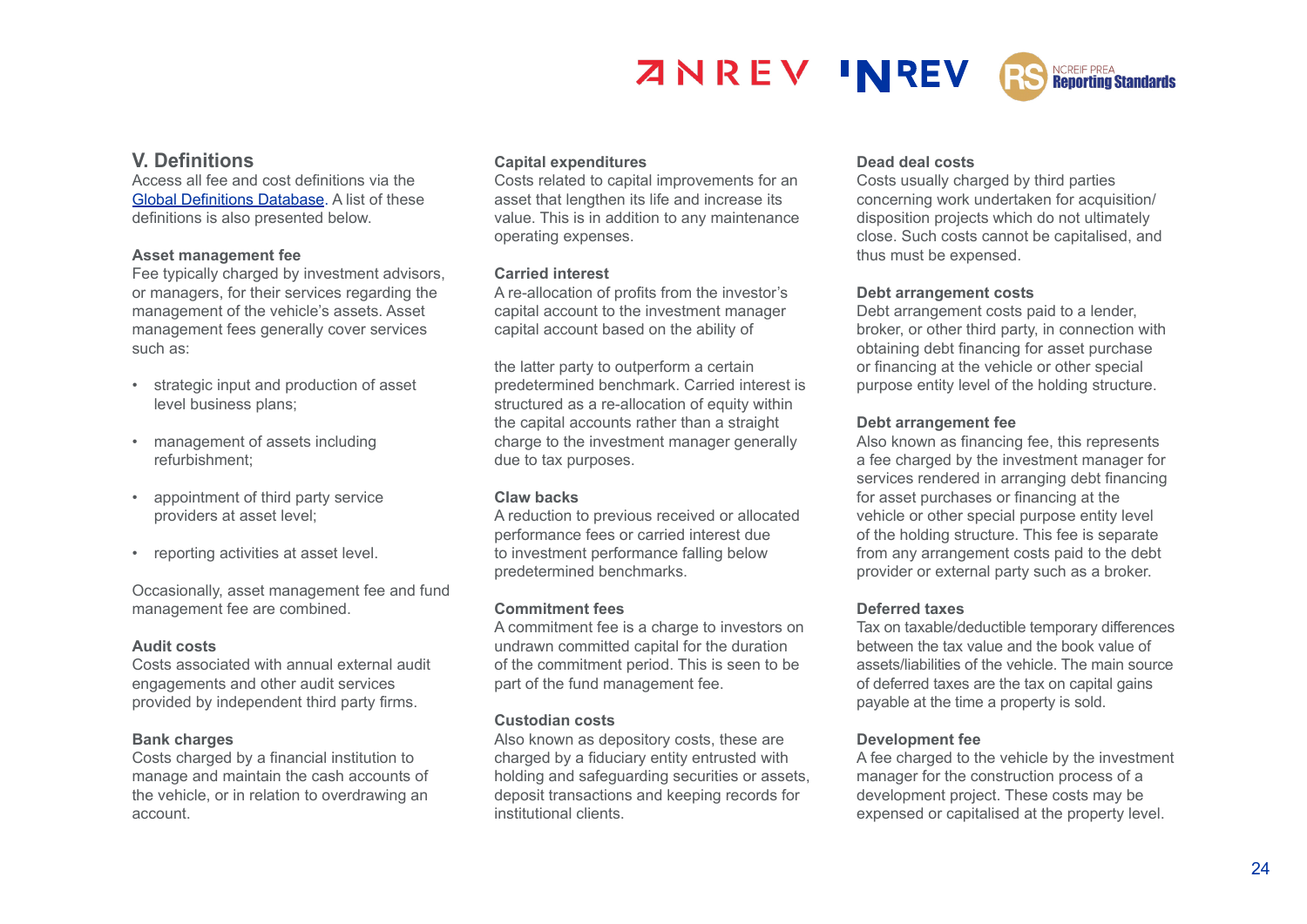### **Distribution fee**

Fees charged in conjunction with operating or return of capital cash distributions to investors.

#### **External leasing commissions**

Commissions charged by the listing agent/ broker and tenant representative after a new lease or a renewal lease is signed. These include marketing of vacant space. Commission ranges vary and may depend on the market and/or the value of the transaction.

## **Fee reductions/rebates**

A fee reduction occurs when an investor is charged a management fee lower than the one specified in the vehicle terms (e.g. in the PPM or LPA). However, if the investor is charged the same management fee as the one specified in the fund terms, but once that fee is received by the management company, the investor receives a portion of its fee back as a rebate, this is considered a Fee Rebate.

## **Fee waivers**

Fee waivers represent a portion of the management fee that is waived and can be used by the investment manager to satisfy a capital call. The waived management fee process and potential distribution of the amount waived to be used in a capital call are generally detailed in the vehicle documentation. The amount waived and the amount used for the capital calls for the year are disclosed in financial statement footnotes.

### **Fund management fee**

Also known as investment management or investment advisory fees, fund management fees are typically charged by investment managers for their services regarding the management of the vehicle. They generally cover services such as:

- developing, investigating and monitoring investments
- appointment and oversight of third party service providers
- cash management and dividend payment
- managing the vehicle level structure
- management of financing(excluding debt arrangement services)
- Oversight or performance of: fund administration, reporting activities to investors, investor relations

For closed- end funds, these fees may be paid out of an investor's commitment to the vehicle or in addition to the commitment.

Occasionally, asset management fee and fund management fee are combined.

#### **Internal leasing commissions**

Commissions charged by investment advisors, or managers, after a new lease or a renewal lease is signed. These include

marketing of vacant space. Commission ranges vary and may depend on the market and/or the value of the transaction.

#### **Other/misc. Vehicle costs**

Vehicle level costs that are not assigned to other cost categories but are classified as a group. These may include other administration costs, statutory costs, etc.

#### **Performance fee**

Also known as incentive fees, promote or carried interest, are fees charged by investment advisors, or managers, after a predetermined investment performance has been attained.

#### **Placement agent costs**

Costs incurred when sponsors of real estate funds retain placement agents in connection with the sale of limited partnership interests in the fund. It is calculated based on investor commitments sourced by the placement agent multiplied by the placement fee rate. Placement costs are usually born by the vehicle; however it is possible that investors negotiate an offset against management fee of 100% of any placement agent cost paid by the vehicle.

#### **Professional services costs**

Costs charged at vehicle level in connection with third party services such as accounting.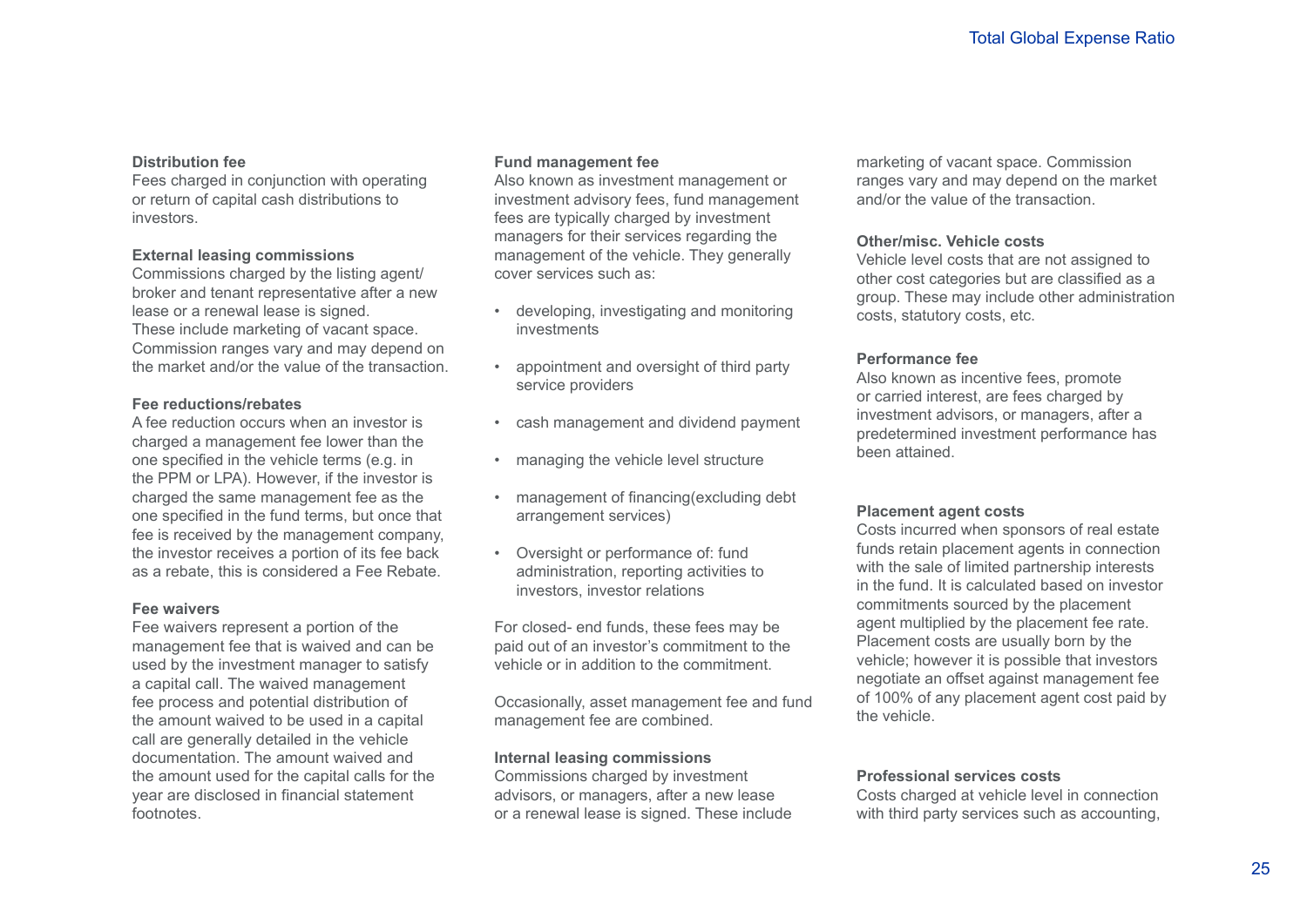

secretarial, legal, tax and other advisory costs, which do not fall into other specific cost categories such as formation costs, valuation costs, etc.

#### **Project management fee (excl. Development activities)**

A fee charged to the vehicle by the investment manager for oversight of a significant renovation project or large maintenance works.

#### **Project management costs**

Costs charged by third parties for guiding the design, approval, and execution of a renovation project, as well as construction process of a development project. These costs may be expensed or capitalised at the property level.

#### **Property acquisition costs**

Direct costs related to a specific property acquisition (either share deal or asset deal) such as transfer tax, legal costs, due diligence or other closing costs. These exclude costs of running an acquisition program such as general and administrative costs, costs incurred in analysing proposals that are later rejected, joint-venture organisational costs and fees paid to the manager for execution of the deal.

#### **Property acquisition fee**

Fee charged by investment advisors, or managers, associated with the closing of a new investment. The fee compensates the real estate investment advisor, or manager, for services rendered in an investment acquisition, including sourcing, negotiating and closing the deal.

#### **Property disposition costs**

Also known as disposal costs, they represent the costs of selling an investment property.

Disposition costs are typically charged to the seller, and consist of legal fees, title fees and insurance, disposition fees, and broker commissions. Disposition costs include only direct costs related to a property-specific disposal and do not include costs of running a disposition program such as general and administrative costs, costs incurred in analysing proposals that are rejected, jointventure organisation costs or fees paid to the manager for execution of the deal.

#### **Property disposition fee**

Fee typically charged by investment advisors, or managers, for services rendered in an investment disposition, including sales marketing, negotiating and closing of the deal.

#### **Property insurance costs**

Expenses related to insurance coverage which is often required by lenders to compensate a property owner and/or lender should the property be damaged by fire, windstorm or other peril.

#### **Property management costs**

Costs charged by third parties for the administration, technical and commercial management of real estate. A property

management engagement typically involves the managing of property that is owned by another party or entity. This includes property advisory services.

#### **Property management fee**

Fee charged by investment advisors, or managers, for the administration, technical and commercial management of real estate. A property management engagement typically involves the managing of property that is owned by another party or entity. This includes property advisory services.

#### **Property-related taxes**

Taxes assessed against real property, usually by a country or municipal taxing authority but sometimes also by special purpose districts and agencies, in proportion to the assessed value of the property. Franchise taxes and excise taxes are already included in the NAV, and thus should be excluded.

#### **Redemption fees**

One-time fee paid to the manager when investors redeem from the fund, calculated as redemption amount, NAV or NAV per share, multiplied by redemption fee rate.

This fee is mostly seen in open-ended funds. If the amount is paid to the fund, then it is not included in TGER.

#### **Securities handling charges**

Handling fees charged by third-parties on certain real estate security transactions.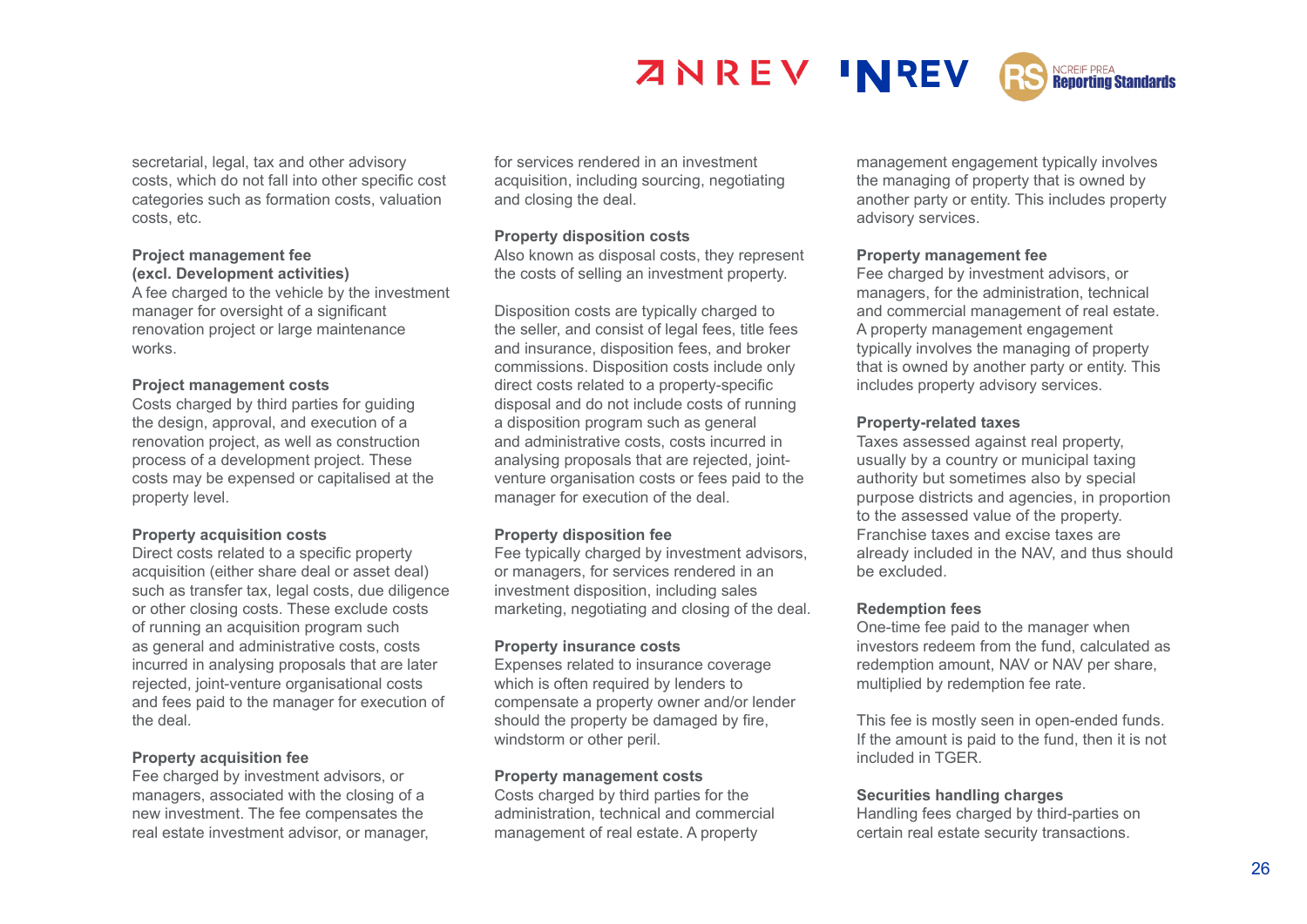#### **Staff costs**

Costs incurred by the owner of an investment property for the staff required to manage

the property. Staff costs may be covered by the property management fees. Staff costs required to run the day-to-day management and operations of a property may include payroll for the property manager, assistant property manager, and property engineer.

It may happen that some vehicles have hired employees. Related staff costs should be allocated based on the activity of the employees.

## **Subscription fee**

One-time fee paid to the manager when investors subscribe to the fund, calculated as investment amount, NAV or NAV per share multiplied by subscription fee rate. This fee is mostly seen in open-end funds. If the amount is paid to the vehicle, then it is not included in TGER.

## **Transaction offsets**

Transaction offsets occur typically if income, based on investment and not for specific services (e.g. closing or monitoring fee), is earned by the investment manager or management company of the vehicle from the portfolio properties, and a portion of that income is required to be offset against the management fee by the vehicle documentation.

The history behind this adjustment is to increase alignment between the investment manager and the investors as these transaction fees became an increasing significant source of income. However due to tax considerations, the income could not be brought directly into the fund since ordinary income from fees could cause UBTI and ECI tax issues for investors. Therefore, the investment managers and the investors determined that the "benefit" of the income should accrue to the investors via a reduction in their management fees. However, if the fee earned by the general partner or management company is for specialised services and is not due to the investment, these may not be required to be offset (e.g. operational consulting). But, the management company should be able to demonstrate that the service is being provided at competitive levels of quality and price.

## **Transfer agent costs**

Costs charged by trustees who are responsible for managing the assets owned by a trust for the trust's beneficiaries. This is most relevant in a REIT structure where trustees act on behalf of all unit holders.

## **Utilities, repair and maintenance costs (non-rechargeable portion)**

Shortfalls between the property operating expenses (incl. repairs and maintenance) incurred by the owner of an investment property and the expenses that are charged to the tenants.

## **Valuation costs**

Costs in connection with the external (third party) appraisal of the real estate assets and liabilities owned by the vehicle. Appraisals may be performed routinely or ad-hoc, which can be triggered by certain provisions in the vehicle agreement.

#### **Vehicle administration costs**

Costs related to general administration (e.g. bookkeeping activities, corporate services) either paid to a third party service provider or the manager/advisor.

## **Vehicle formation costs**

Also known as set-up costs, these charges are incurred at the launch of a vehicle, and do not relate to the portfolio acquisition and financing structure. These include

organisational costs (typically legal & notary services) as well as syndication costs, various marketing costs, including printing / publication, and initial subscription fees.

## **Wealth taxes**

Represents a type of annual tax on "tax haven" indirect ownership of property.

## **Wind-up fee**

Also known as liquidation fee, it is typically found in liquidating trusts, upon termination and dissolution of the vehicle. The sponsor is responsible for liquidating the partnership in an orderly manner.